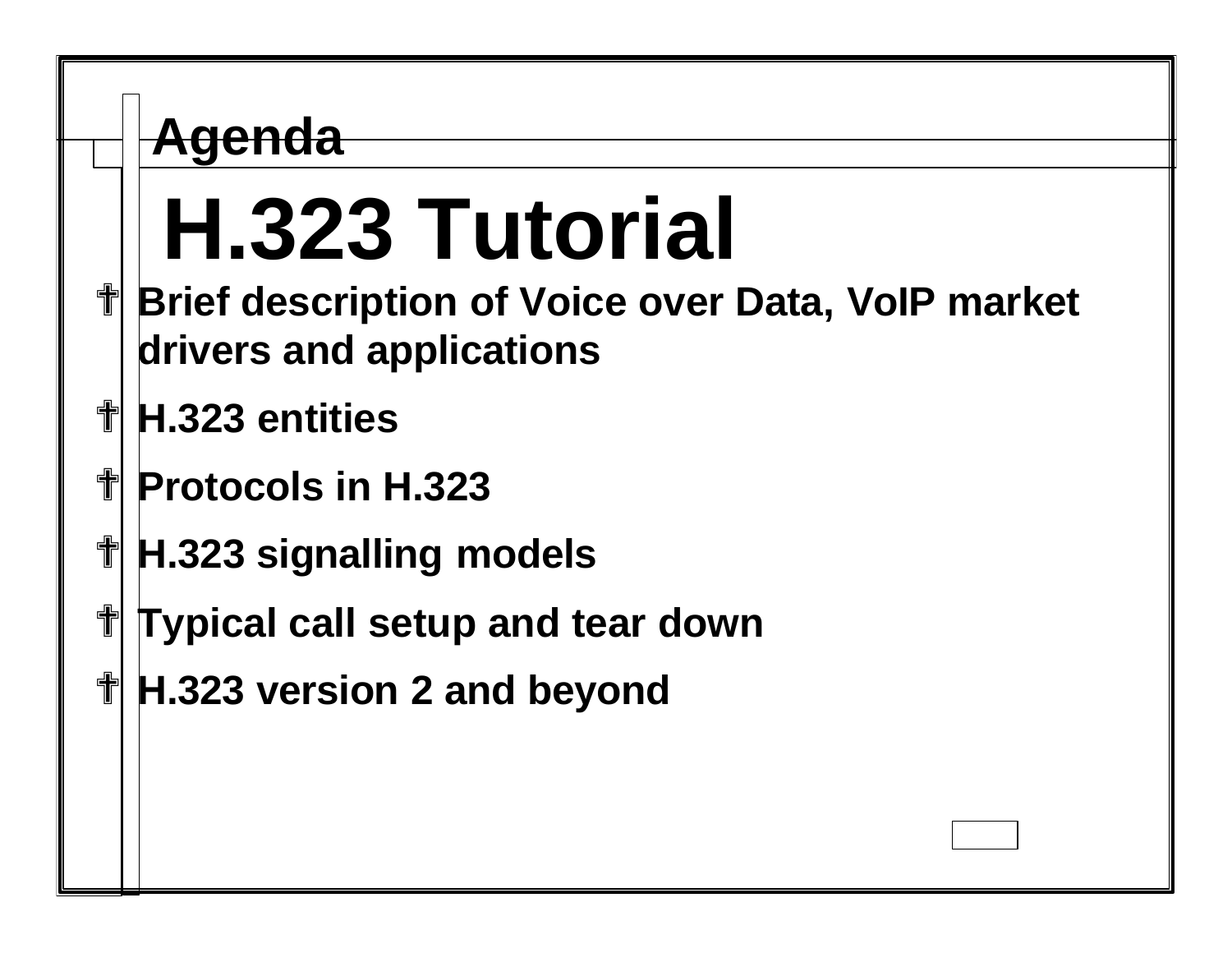### **What is Voice Over Data?**

- ? **Voice over Data (VoD) transmits traditional voice services over data networks**
- *I* **Such data networks can be Frame Relay (VoFR), ATM (VoATM) or IP (VoIP)**
- ? **Voice is usually compressed to save bandwidth**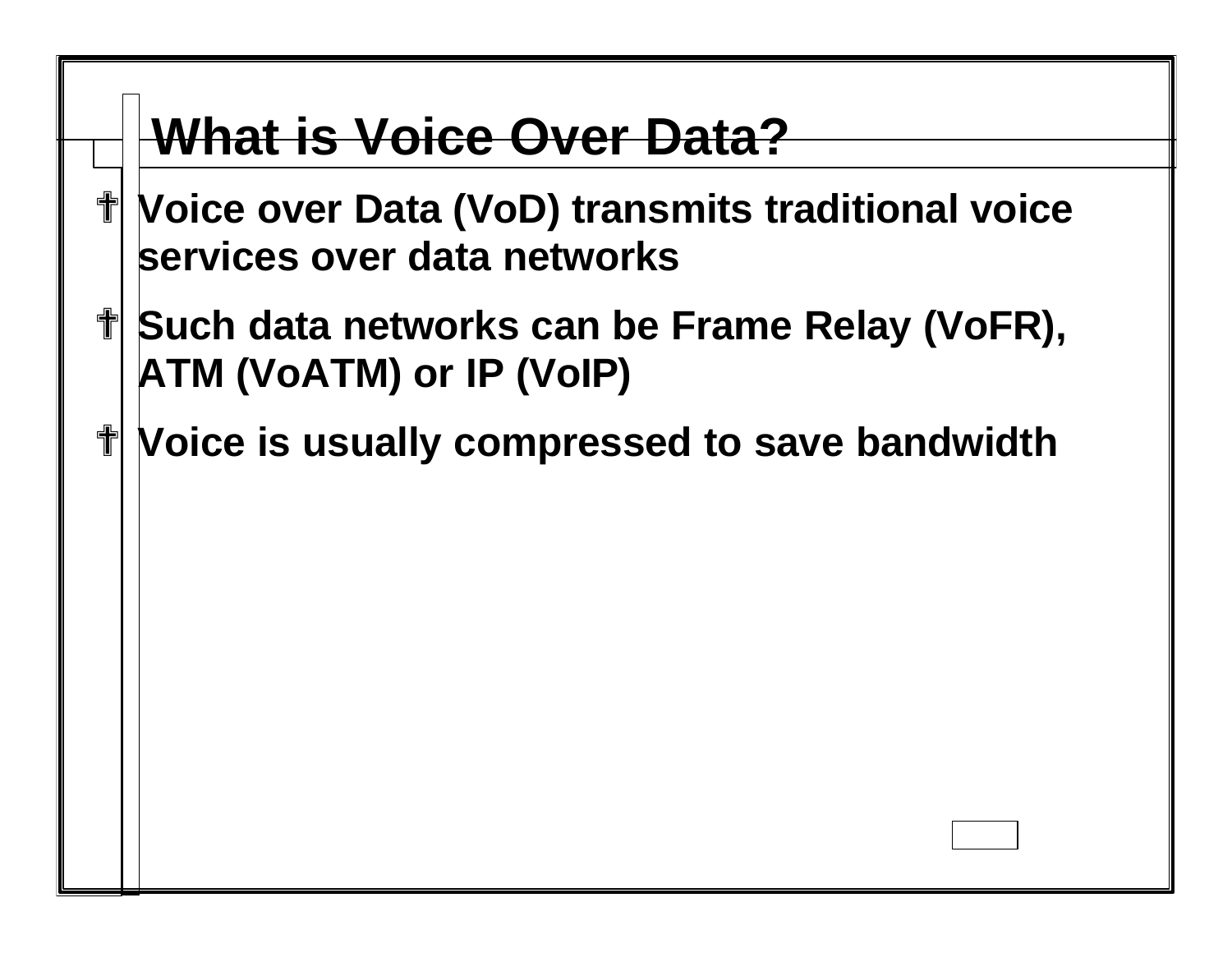### **The Drive Towards Voice Over IP**

- ? **"Internet phone" can provide very low-cost, long-distance and international phone calls**
- *I* **Internet traffic quickly surpasses voice traffic in volume; therefore, why transfer data over voice networks (e.g. today's modems) when you can optimize for data and transfer voice over data?**
- ? **New carriers can build a single, integrated data network to support both voice and data services**
	- **Delta-3, IDT and others already implement VoD phone calls**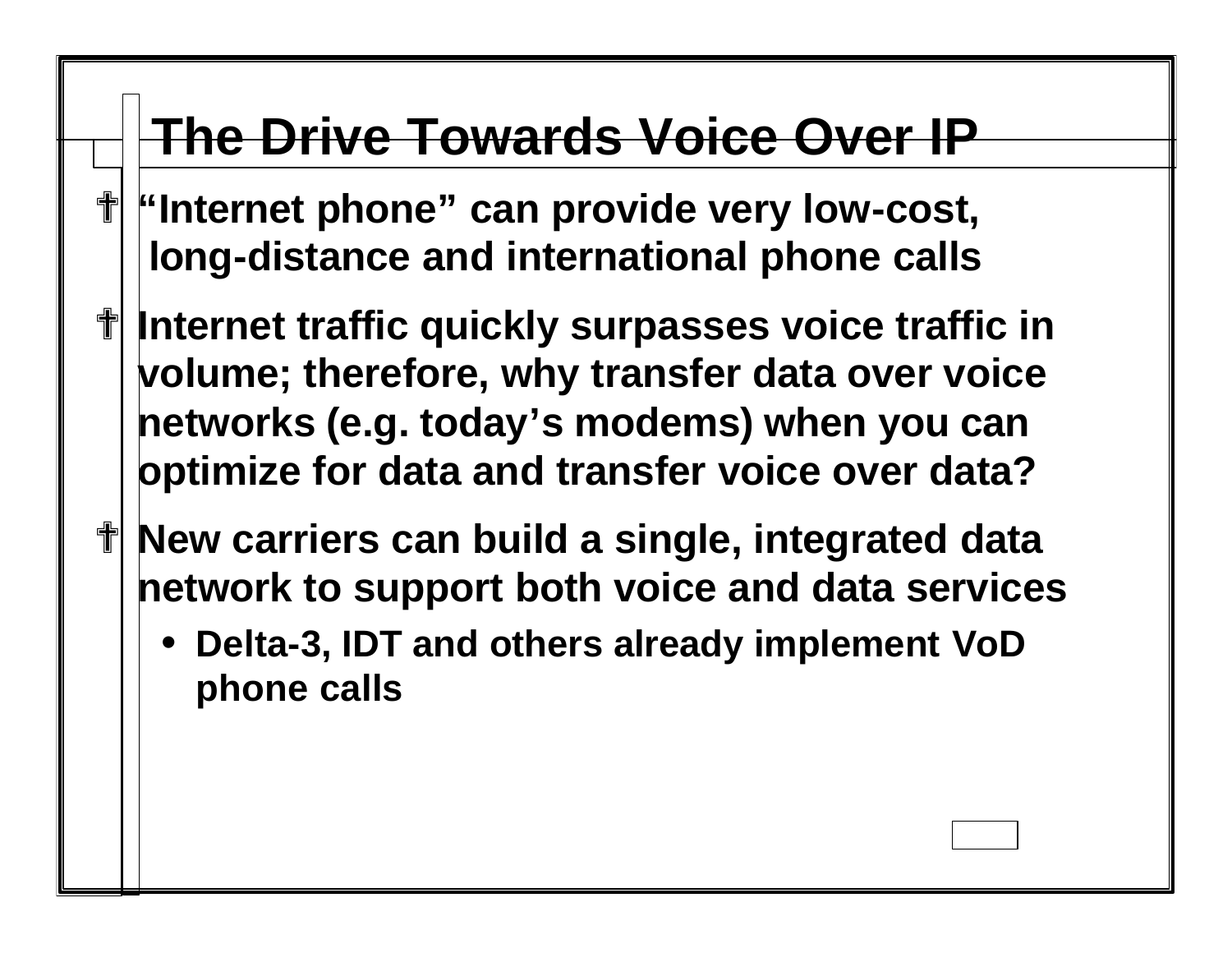## **VoD Enables New Applications**

- ? **"Click to talk" web sites for e-commerce**
- ? **Digital white-board conferences**
- *H* Broadcast audio and video over the Internet or a **corporate Intranet**
- ? **Integrated messaging: check (or leave) voice mail over the Internet**
- **The Fax over IP**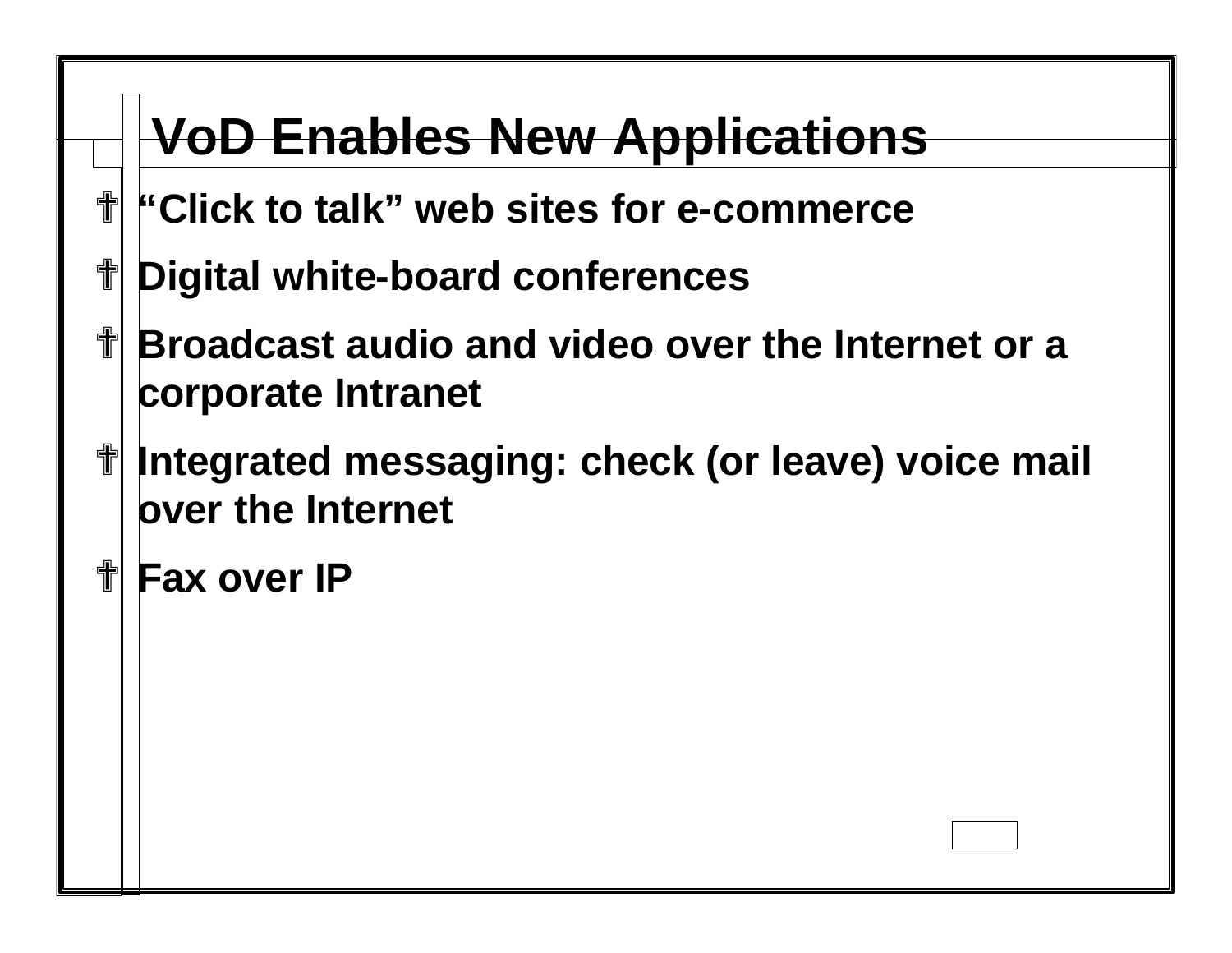## **ITU-T H.323 Standard**

- ? **Umbrella standard covering multimedia communications over LANs that do not provide a guaranteed Quality of Service**
- **t** Entities
	- **Terminals**
	- **Gateways**
	- **Gatekeepers**
	- **MCUs**

#### ? **Protocols**

- **Parts of H.225.0 - RAS, Q.931**
- **H.245**
- **RTP/RTCP**
- **Audio/video codecs**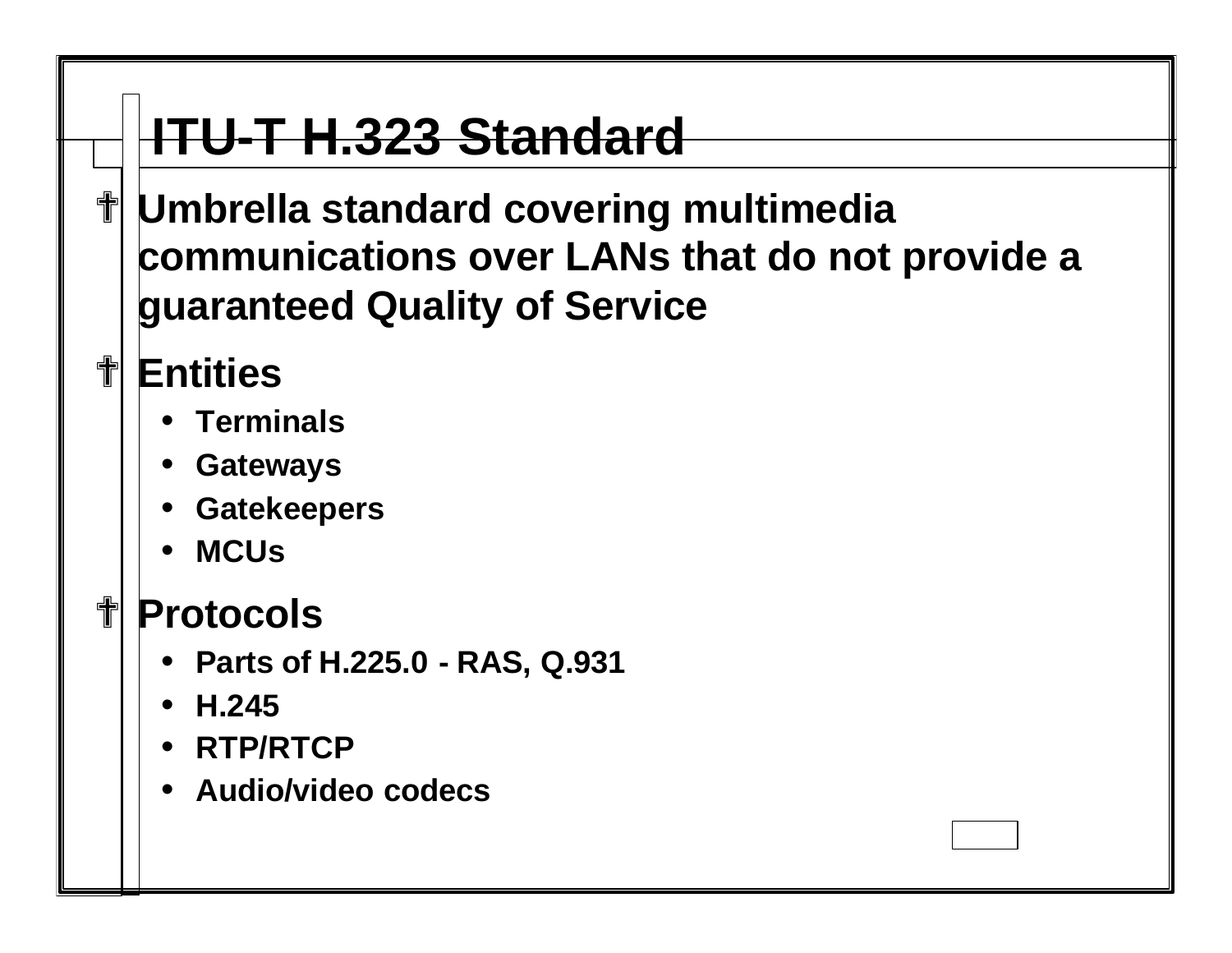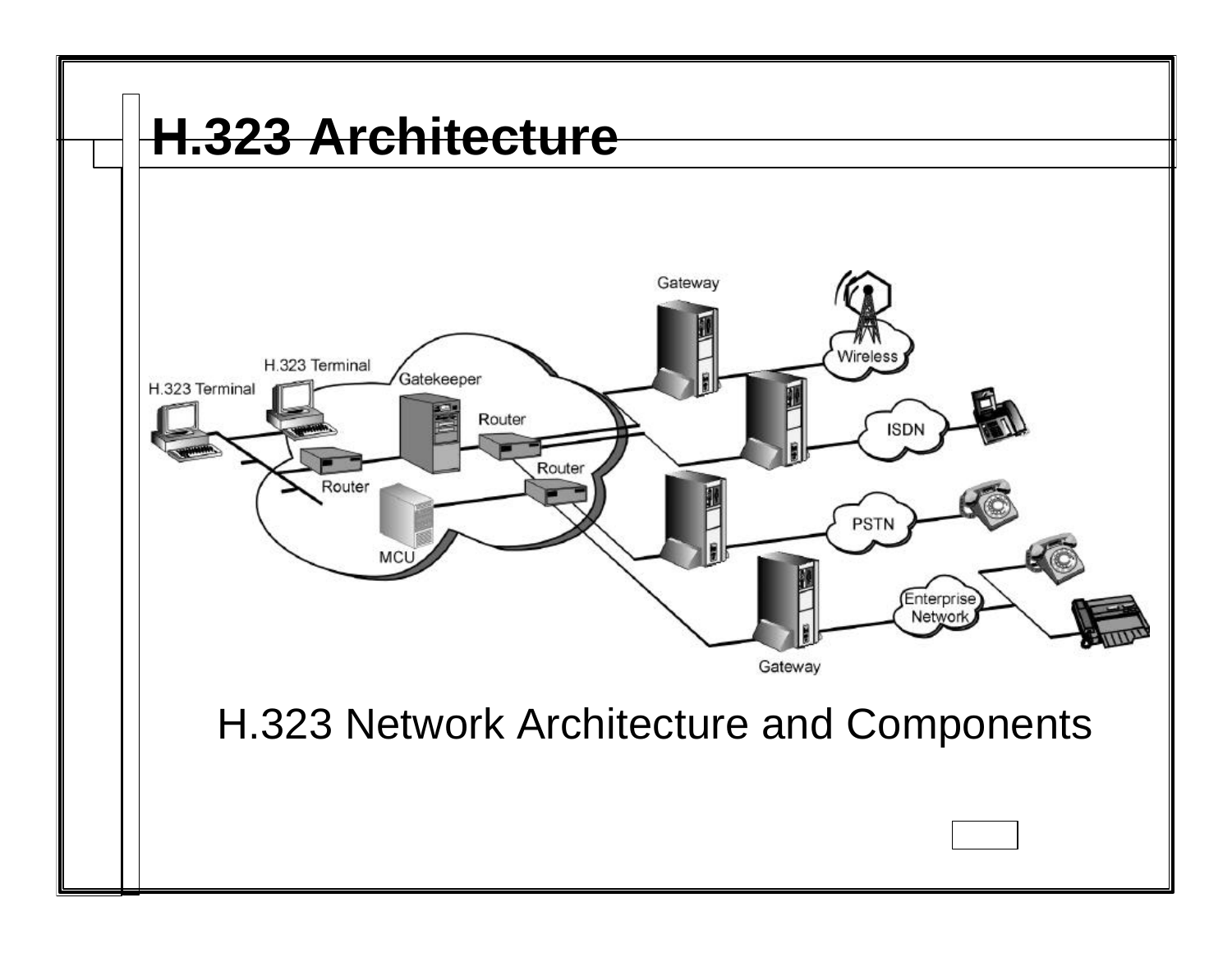## **H.323 Entities: Terminals**

- **T** Endpoint on a LAN
- *T* **Supports real-time, 2-way communications with another H.323 entity**
- ? **Must support:**
	- **Voice - audio codecs**
	- **Signalling and setup - Q.931, H.245, RAS**
- ? **Optional support:**
	- **Video**
	- **Data**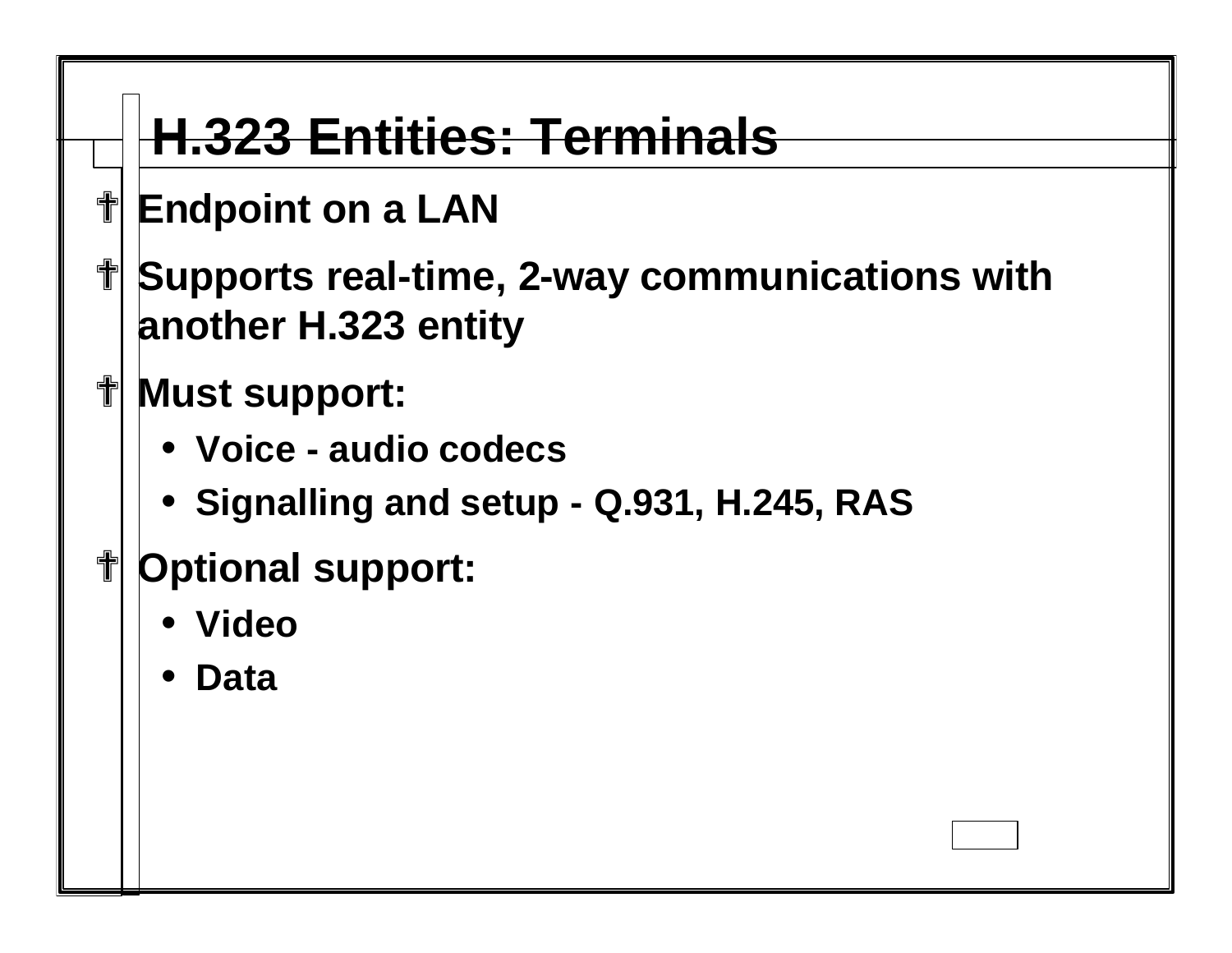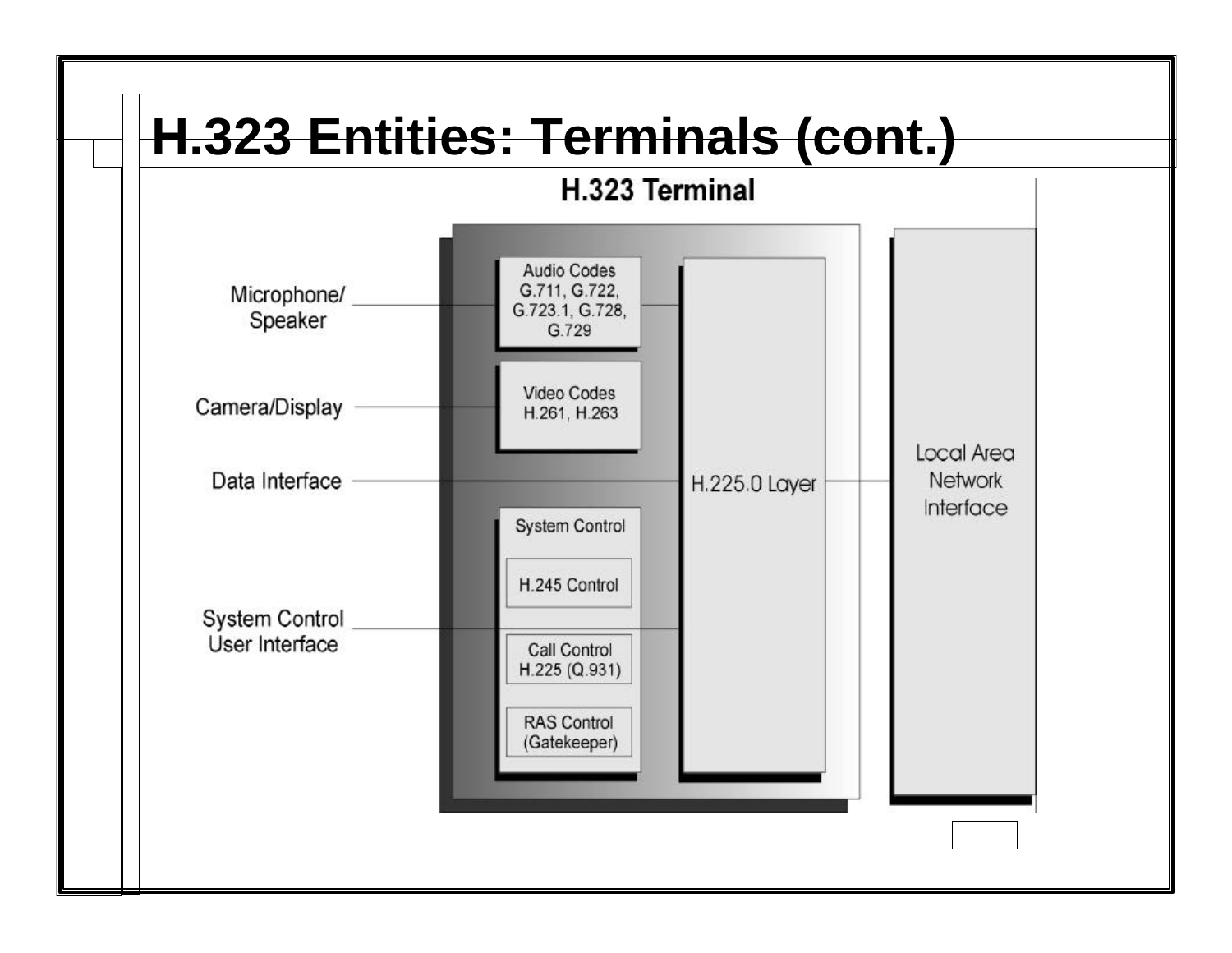## **H.323 Entities: Gateways**

- **The Interface between the LAN and the switched circuit network**
- ? **Translates communication procedures and formats between networks**
- ? **Call setup and clearing**
- ? **Compression and packetization of voice**
- ? **Example: IP/PSTN gateway**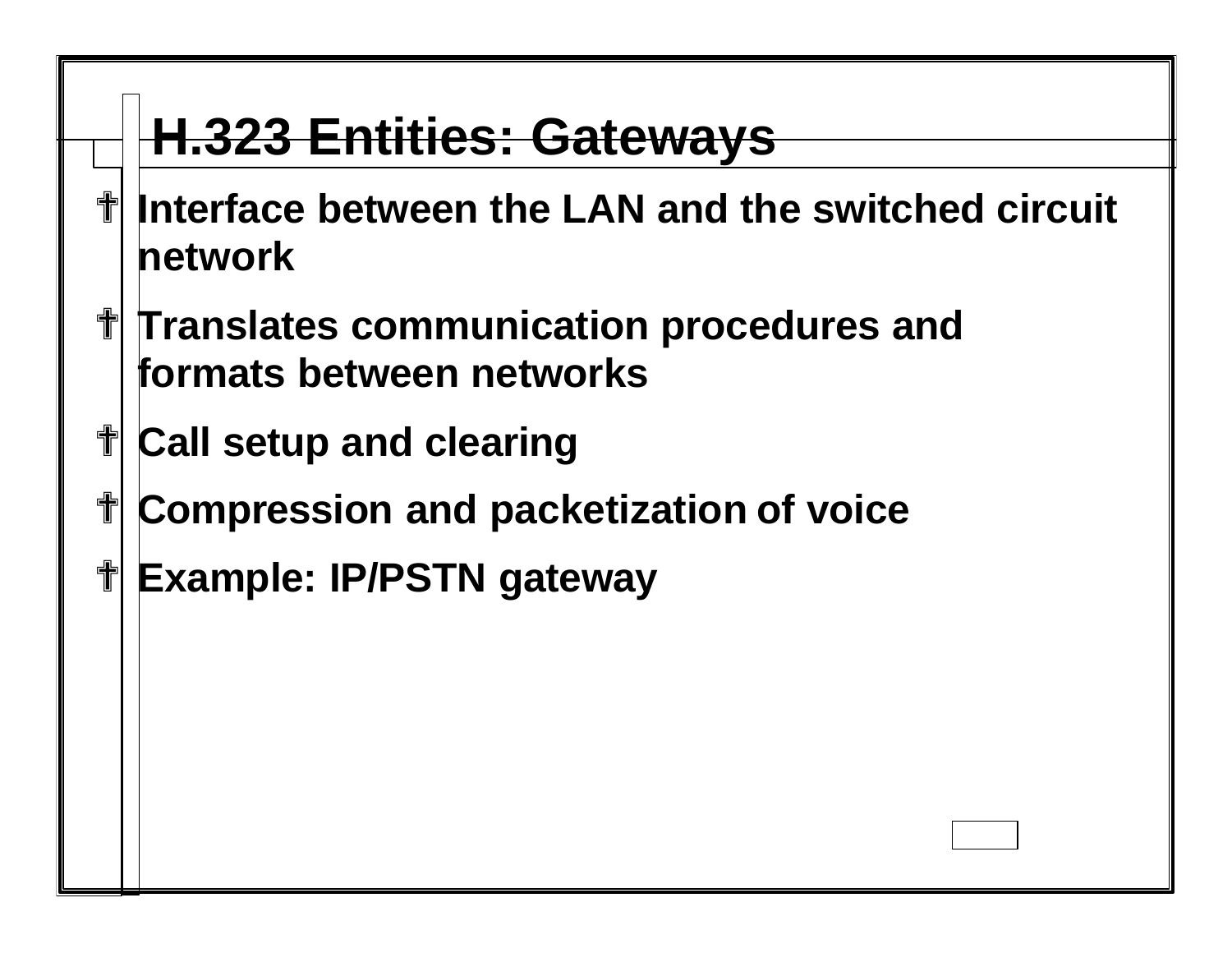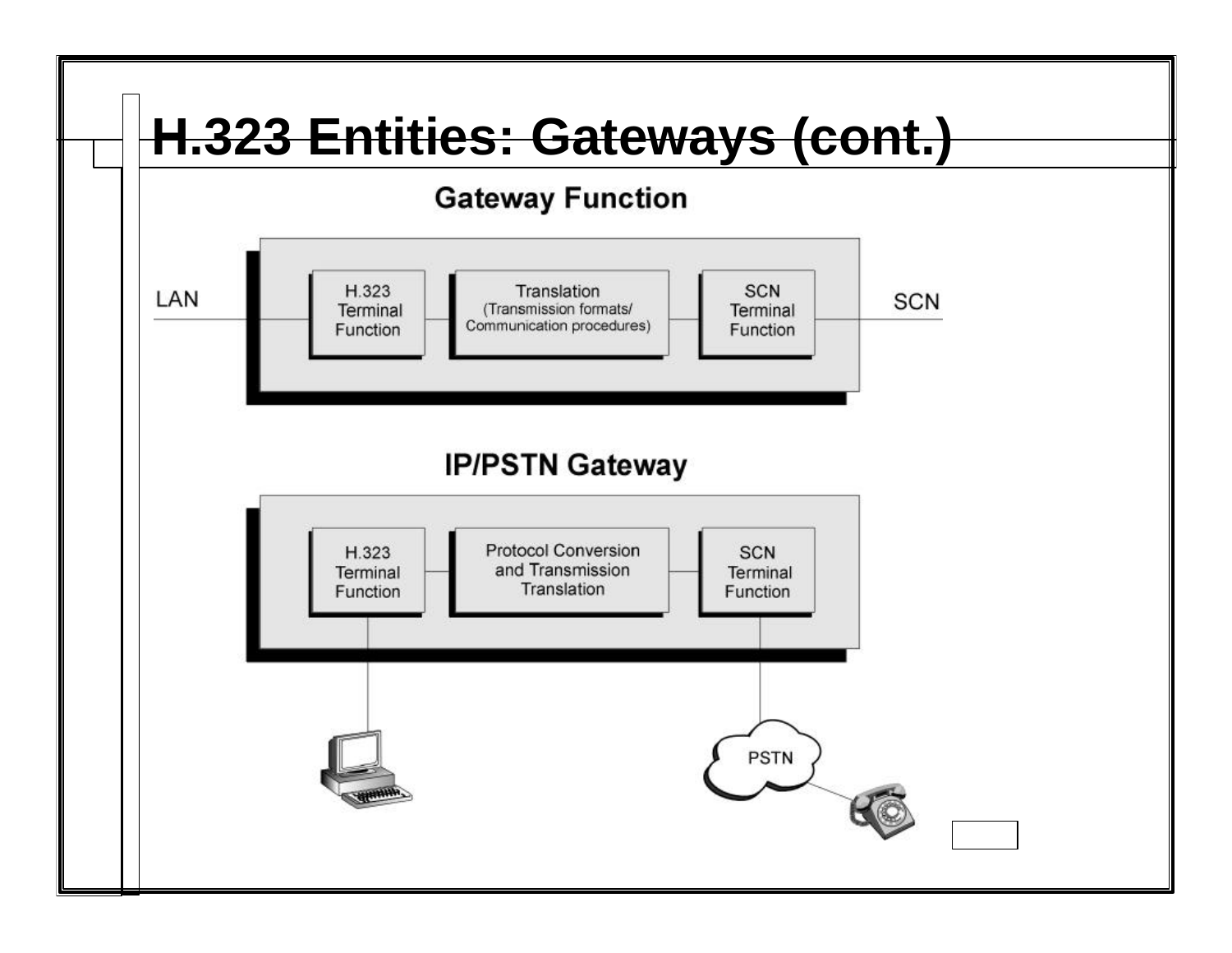### **H.323 Entities: Gatekeepers**

- ? **Optional (e.g., Netmeeting does not use gatekeepers), but must perform certain functions if present**
- ? **Manage a zone (a collection of H.323 devices)**
- ? **Usually one gatekeeper per zone; alternate gatekeeper might exist for backup and load balancing**
- ? **Typically a software application, implemented on a PC, but can be integrated in a gateway or terminal**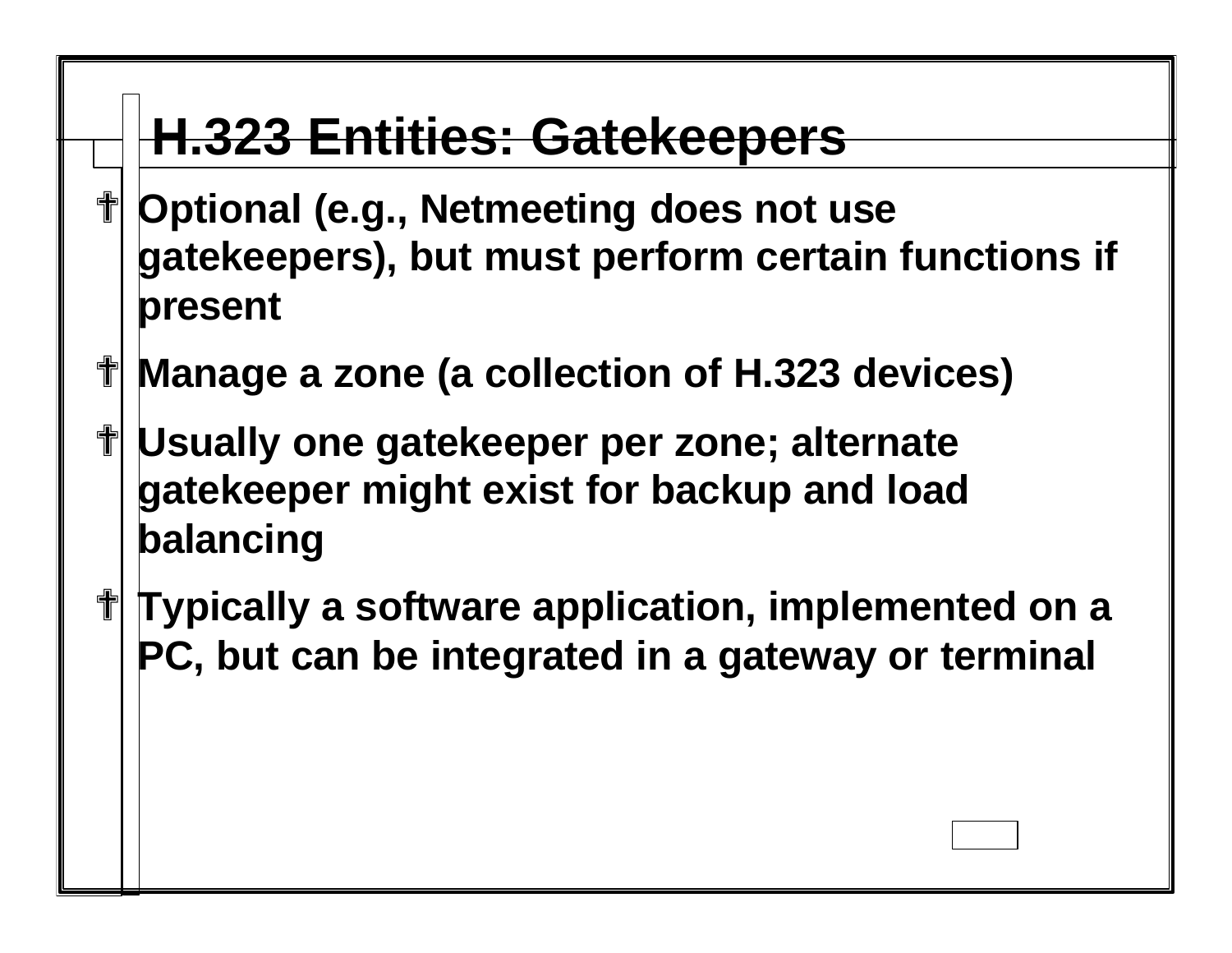### **H.323 Entities: Gatekeepers (cont.)**

#### **Mandatory functions:**

- **Address translation (routing)**
- **Admission control**
- **Minimal bandwidth control - request processing**
- **Zone management**

#### ? **Optional functions:**

- **Call control signalling - direct handling of Q.931 signalling between endpoints**
- **Call authorization, bandwidth management, and call management using some policy**
- **Gatekeeper management information (MIB)**
- **Directory services**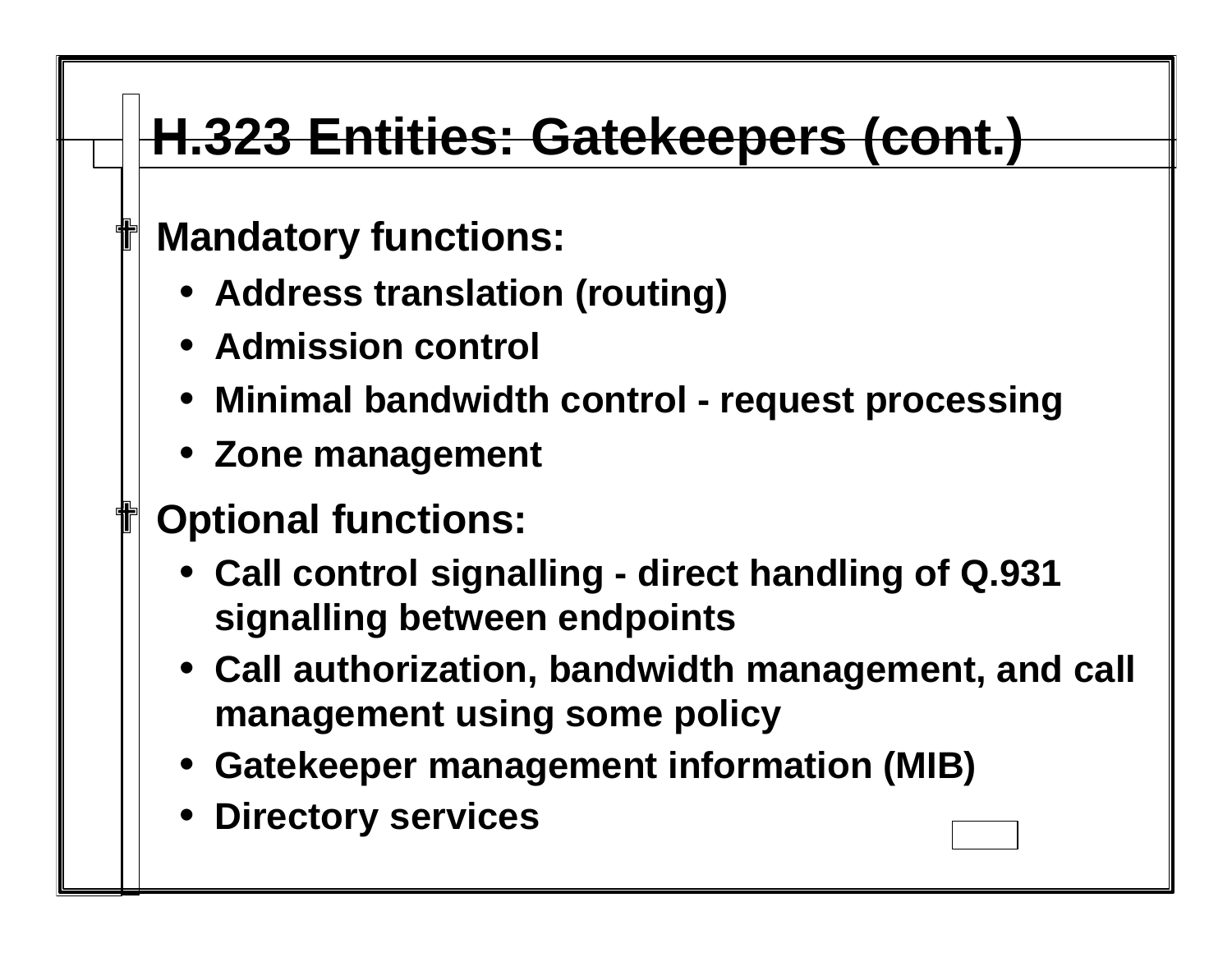## **H.323 Entities: MCUs**

- ? **MCU - Multipoint Control Unit**
- ? **Endpoint that supports conferences between 3 or more endpoints**
- ? **Can be stand-alone device (e.g., PC) or integrated into a gateway, gatekeeper or terminal**
- ? **Typically consists of multi-point controller (MC) and multi-point processor (MP)**
	- **MC - handles control and signalling for conference support**
	- **MP - receives streams from endpoints, processes them, and returns them to the endpoints in the conference**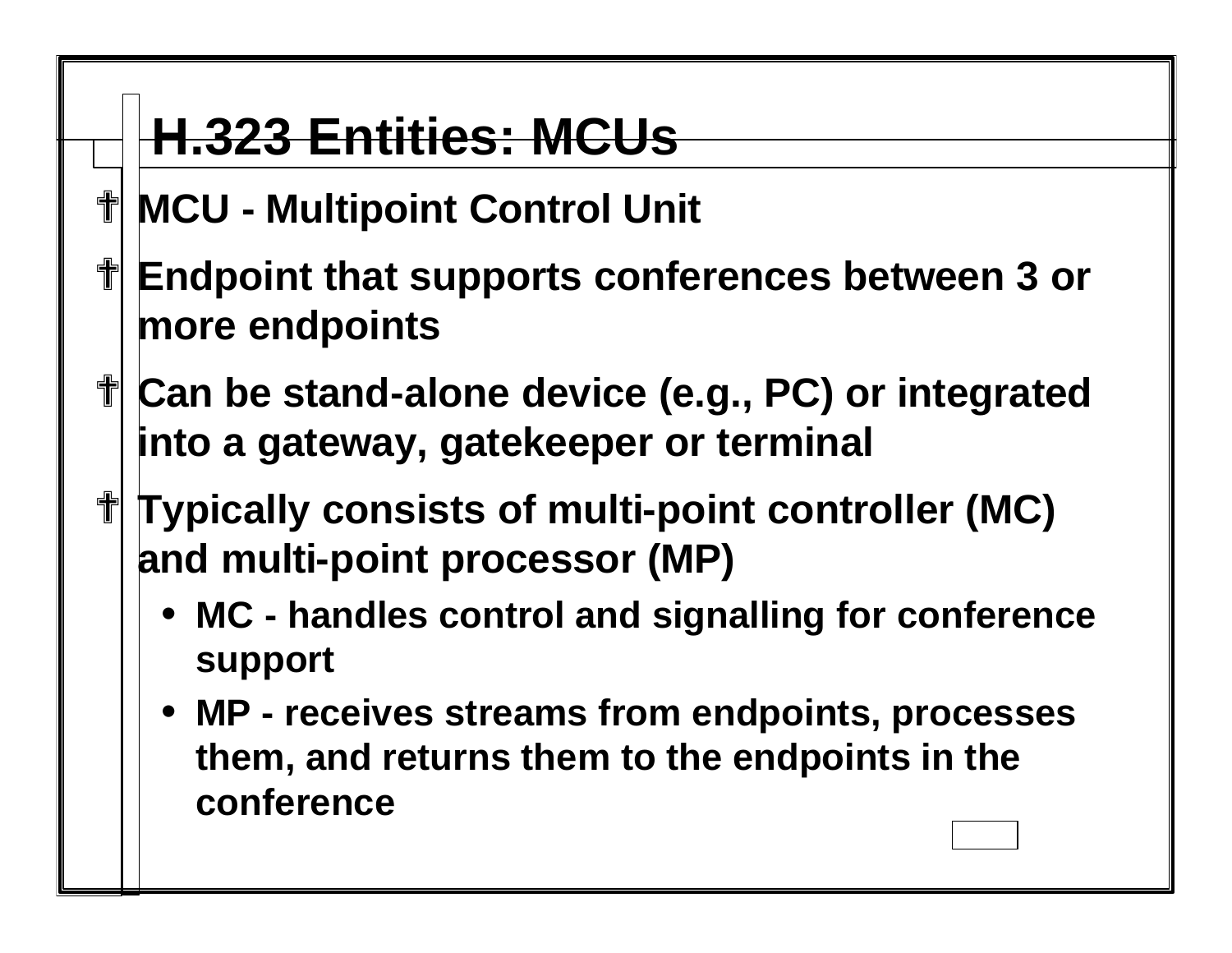### **Centralized vs. Decentralized Conferences**

- ? **Centralized - MCU handles both signalling (MC) and stream processing (MP)**
- ? **Decentralized - MCU handles only signalling, streams go directly between endpoints**
	- **In this case MCU functions without MP**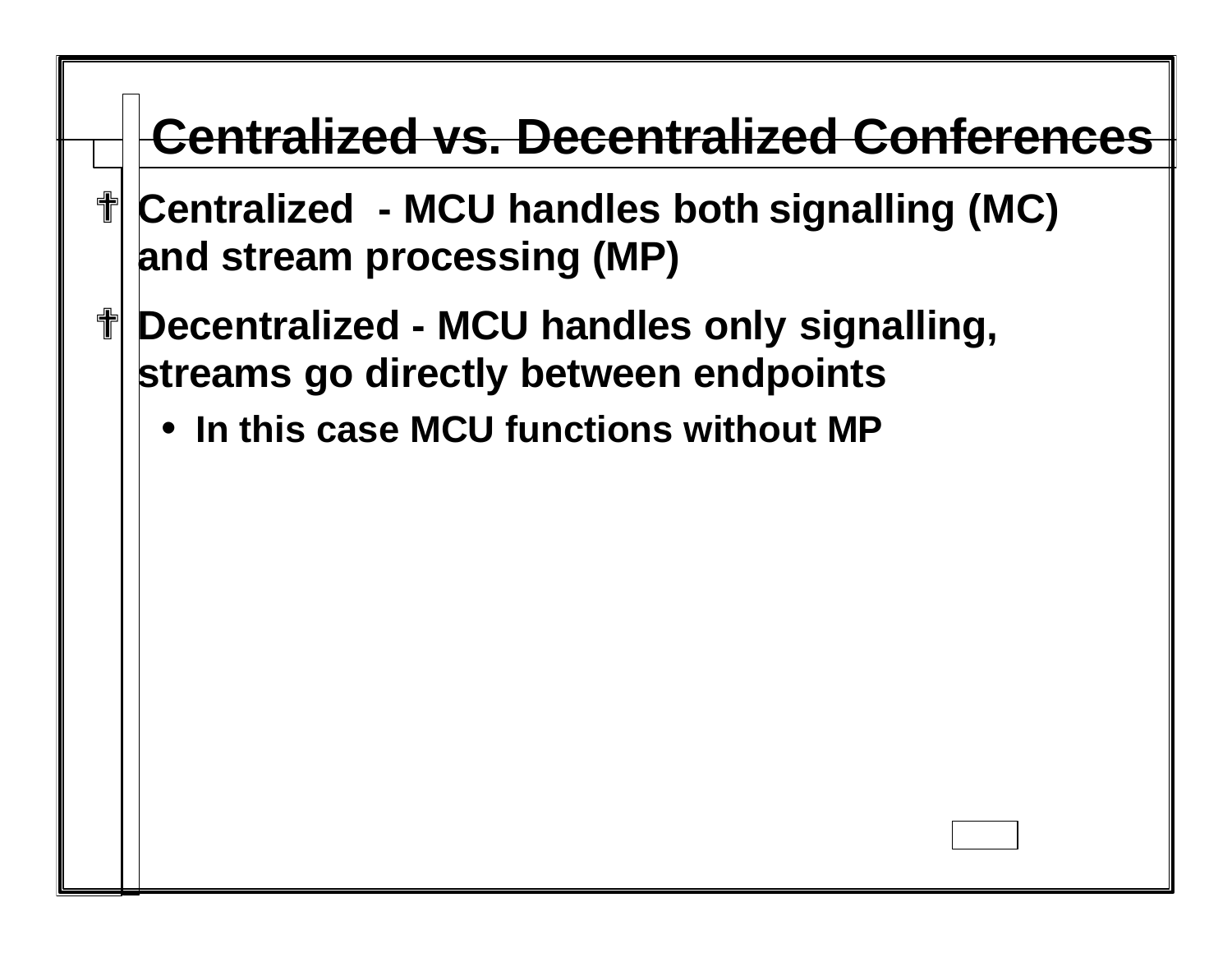### **H.323 Protocol Stack**

- ? **Audio codecs (G.711, G.723.1, G.728, etc.) and video codecs (H.261, H.263) compress and decompress media streams**
- ? **Media streams transported on RTP/RTCP**
	- **RTP carries actual media**
	- **RTCP carries status and control information**
- ? **RTP/RTCP carried unreliably on UDP**
- *I* **Signalling is transported reliably over TCP** 
	- **RAS - registration, admission, status**
	- **Q.931 - call setup and termination**
	- **H.245 - capabilities exchange**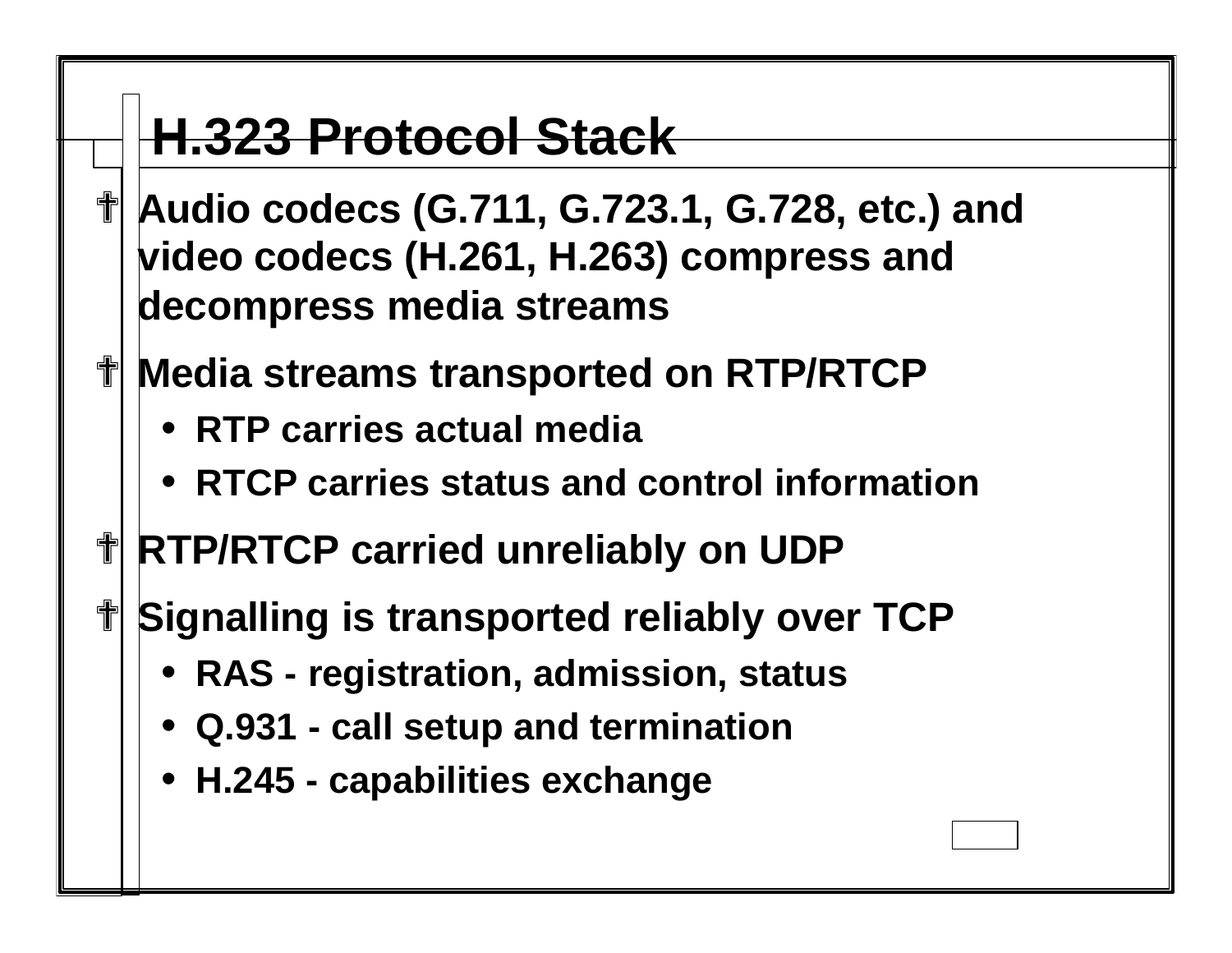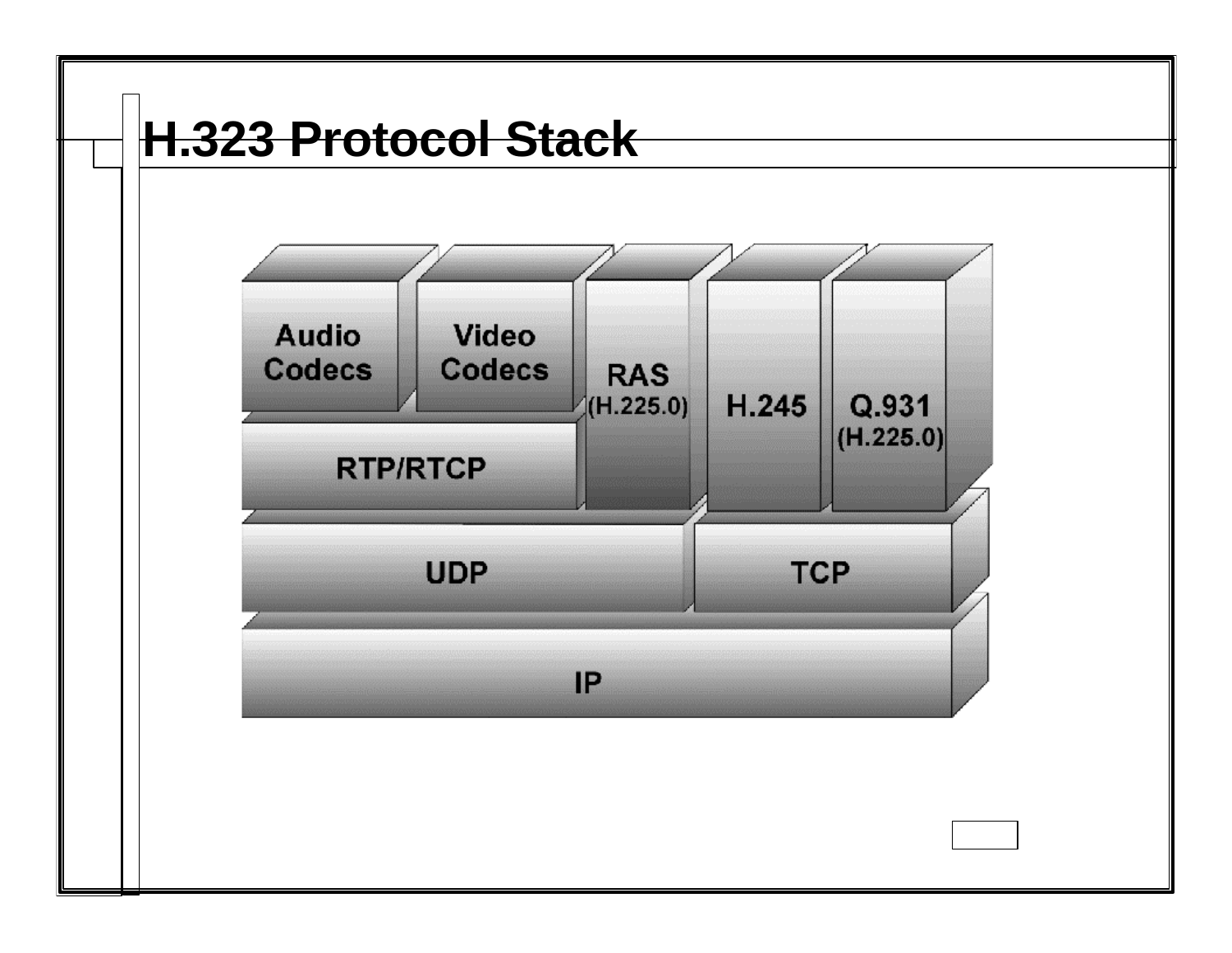# **Signalling Models**

- ? **Determines which protocol messages pass through the gatekeeper, and which pass directly between the two endpoints**
- **The more messages that are routed between the gatekeeper, the more the load and responsibility (more information and more control)**
- ? **The gatekeeper ultimately decides on the signalling model**
- ? **Media never passes through the gatekeeper function**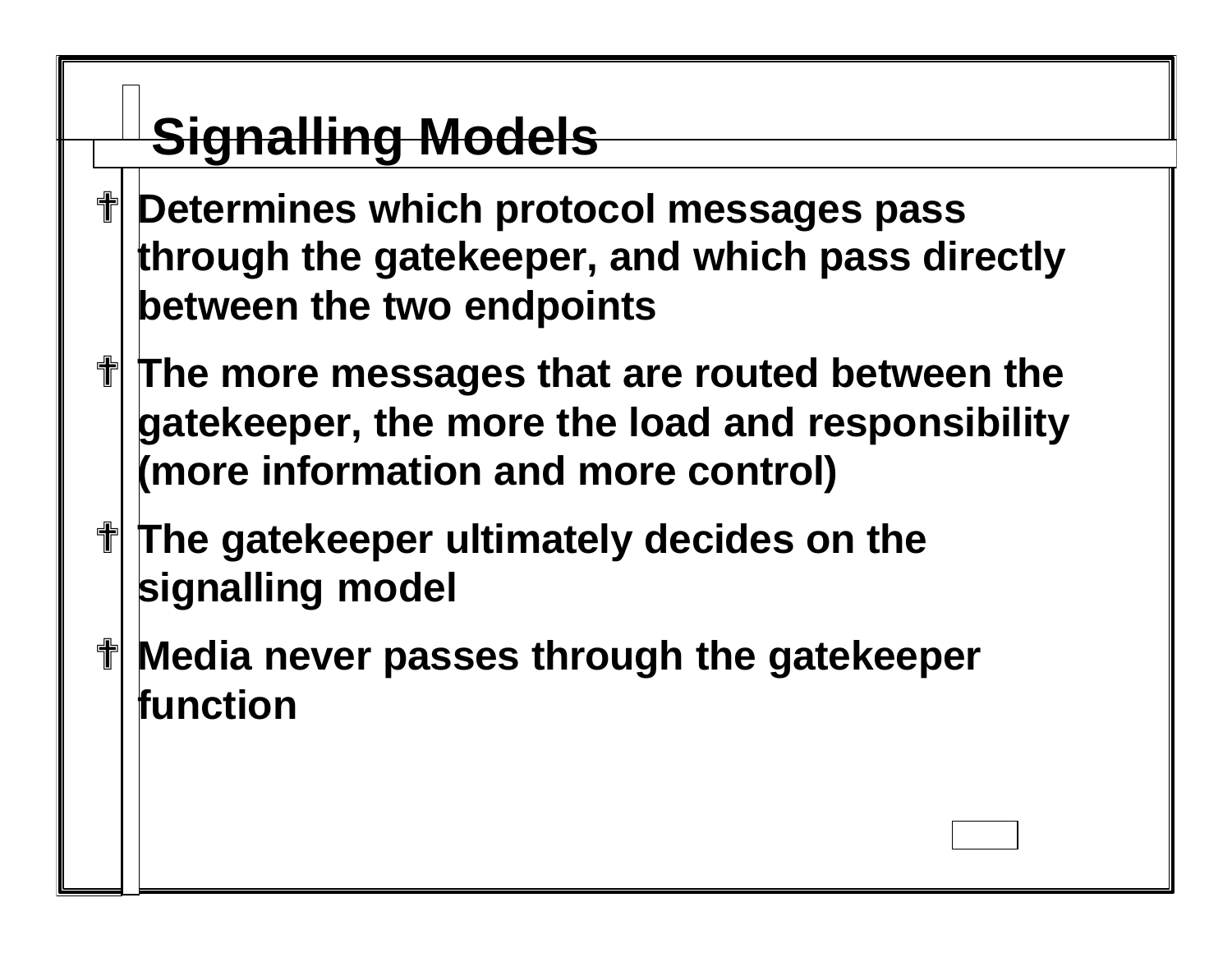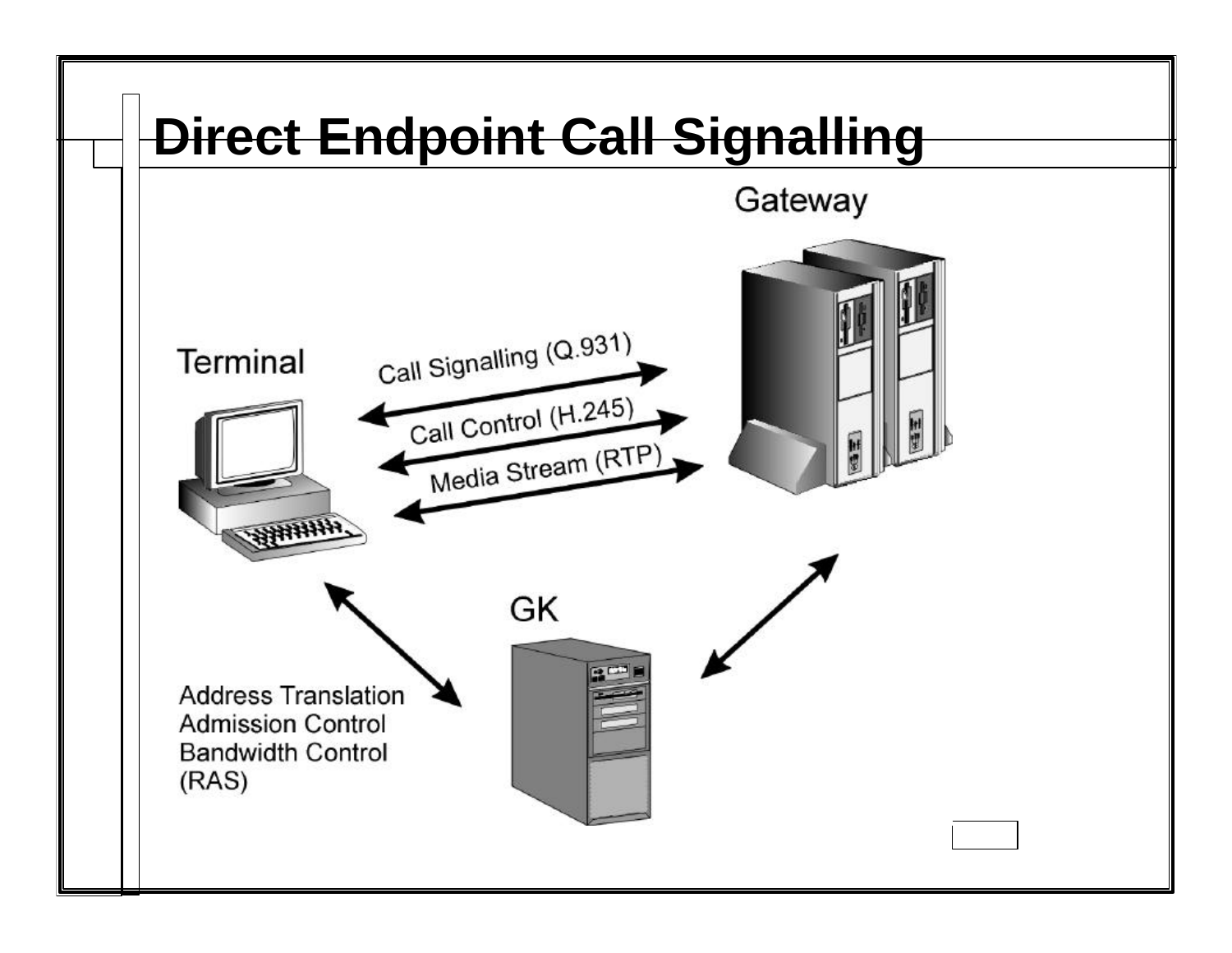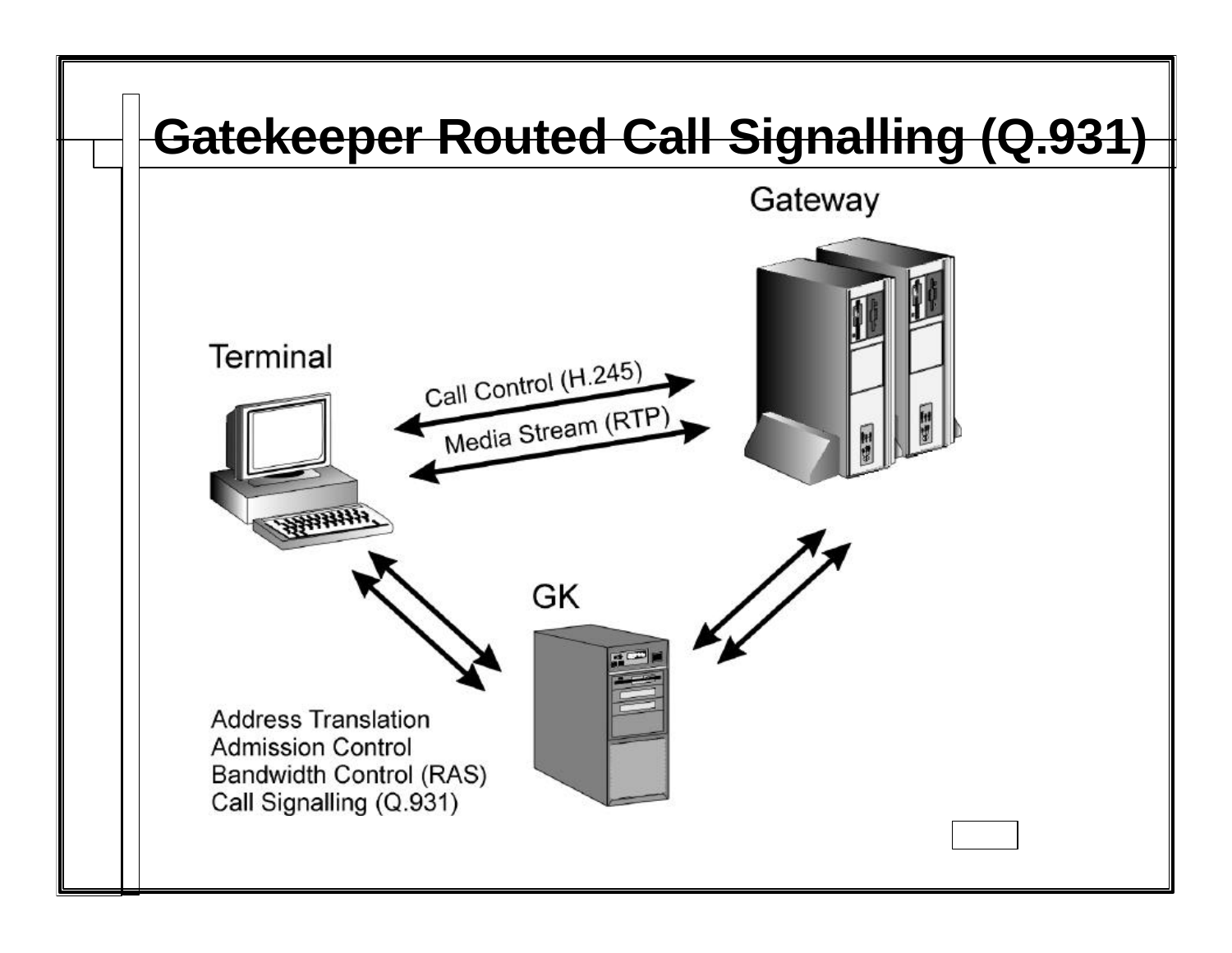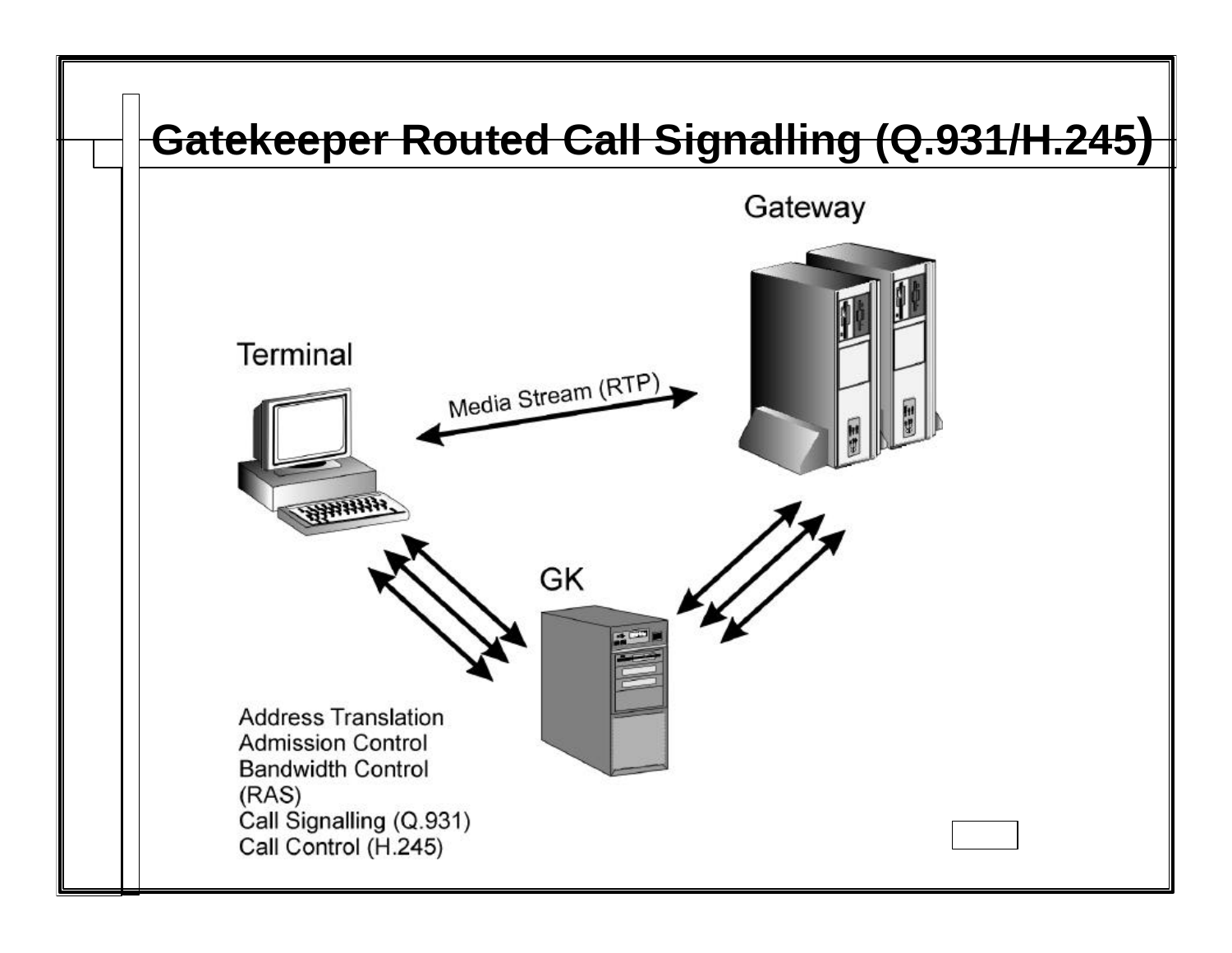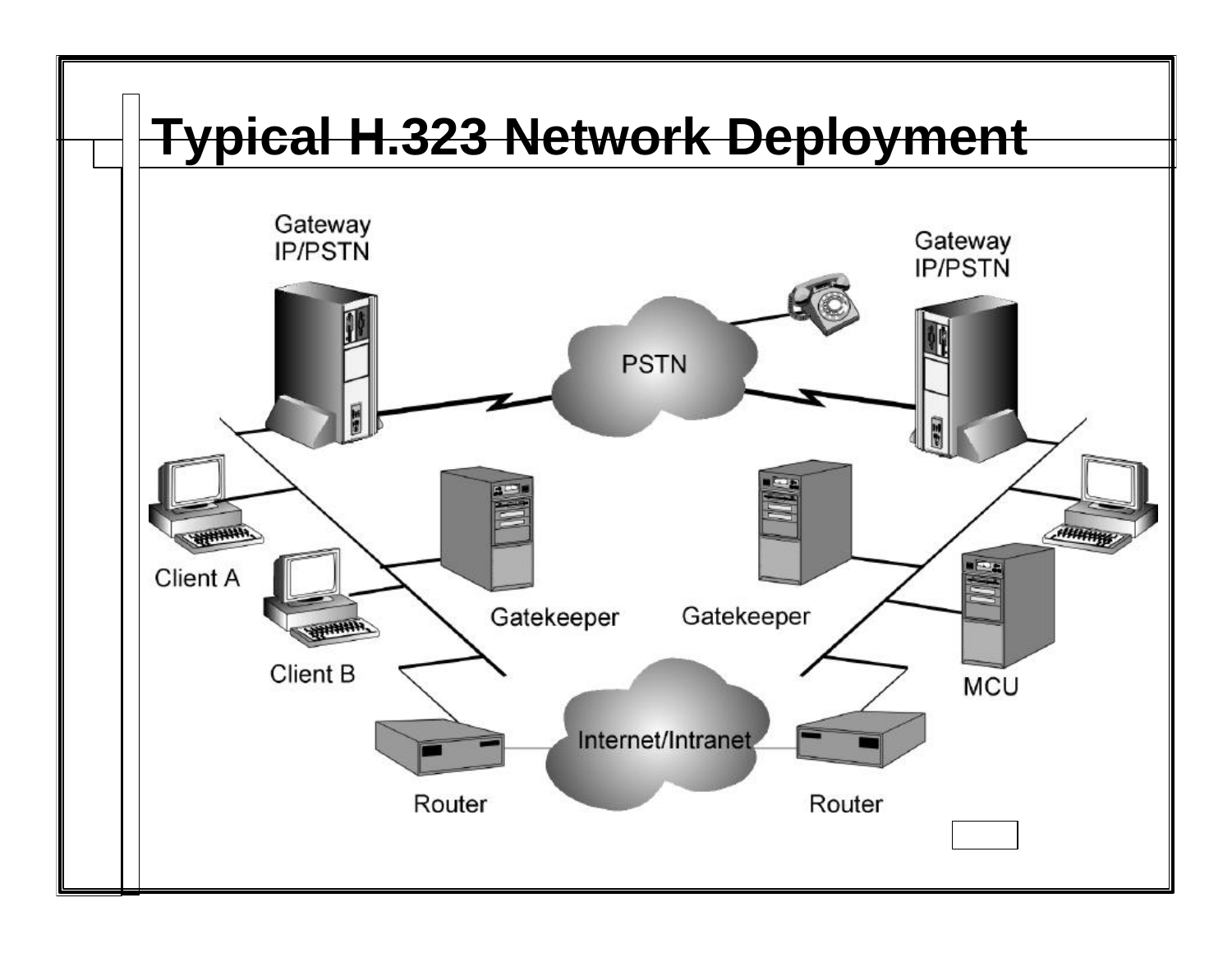## **Example**

#### **Gatekeeper Routed Call Signalling (Q.931/H.245) between client A and client B**

? **Establishing a call between client A and client B:**

- **Discover and register with the gatekeeper - RAS channel**
- **Routed call setup between the endpoints through the gatekeeper - Q.931 call signalling**
- **Initial communications and capability exchange - H.245 call control**
- **Establish multimedia communication/call services - H.245 call control**
- **Call termination - H.245 call control & Q.931 call signalling**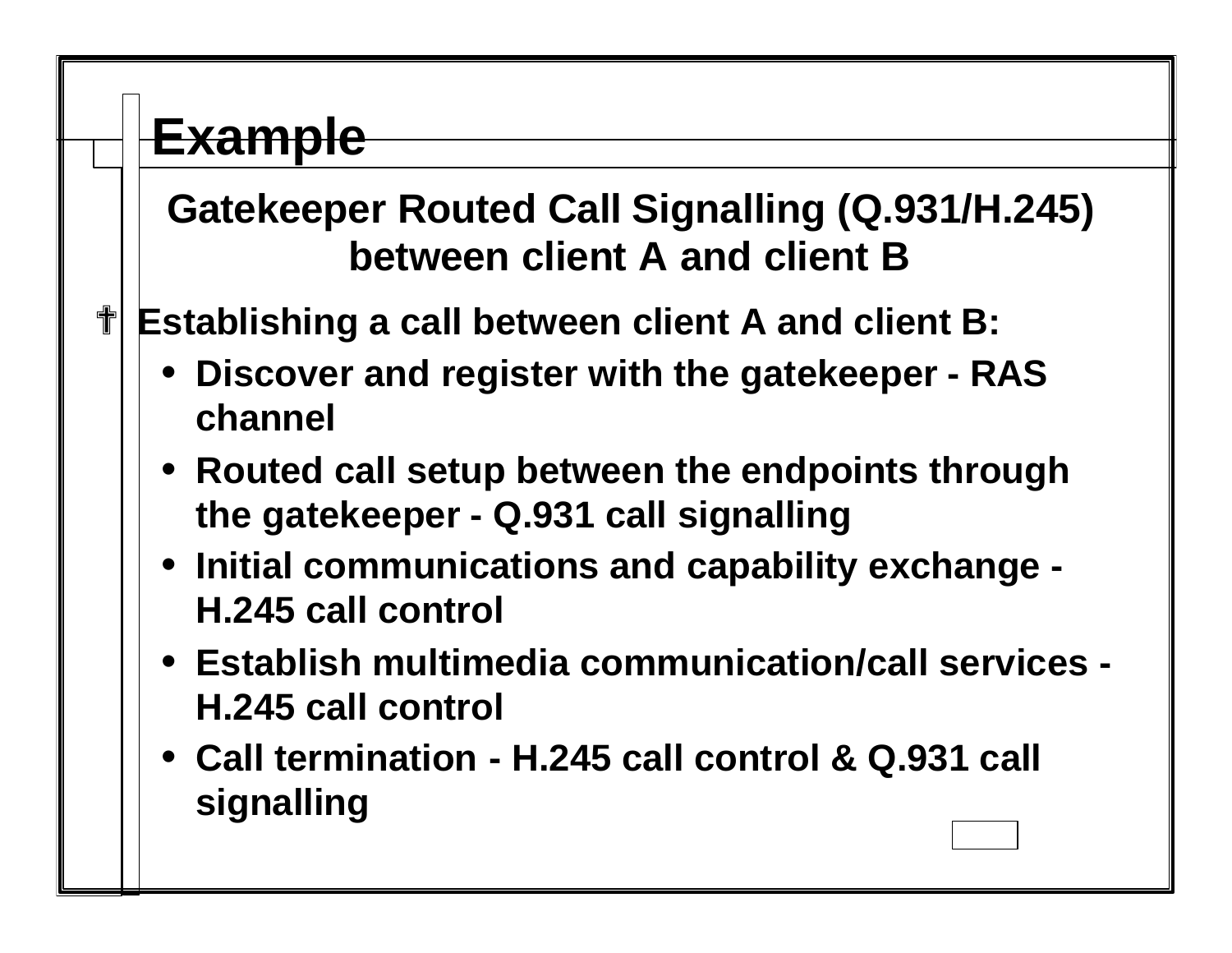### **Discover Gatekeeper (RAS)**

- ? **Client transmits a Multicast Gatekeeper Request packet (who is my gatekeeper?)**
- ? **Gatekeeper responds with a Gatekeeper Confirmation packet or Gatekeeper Reject packet**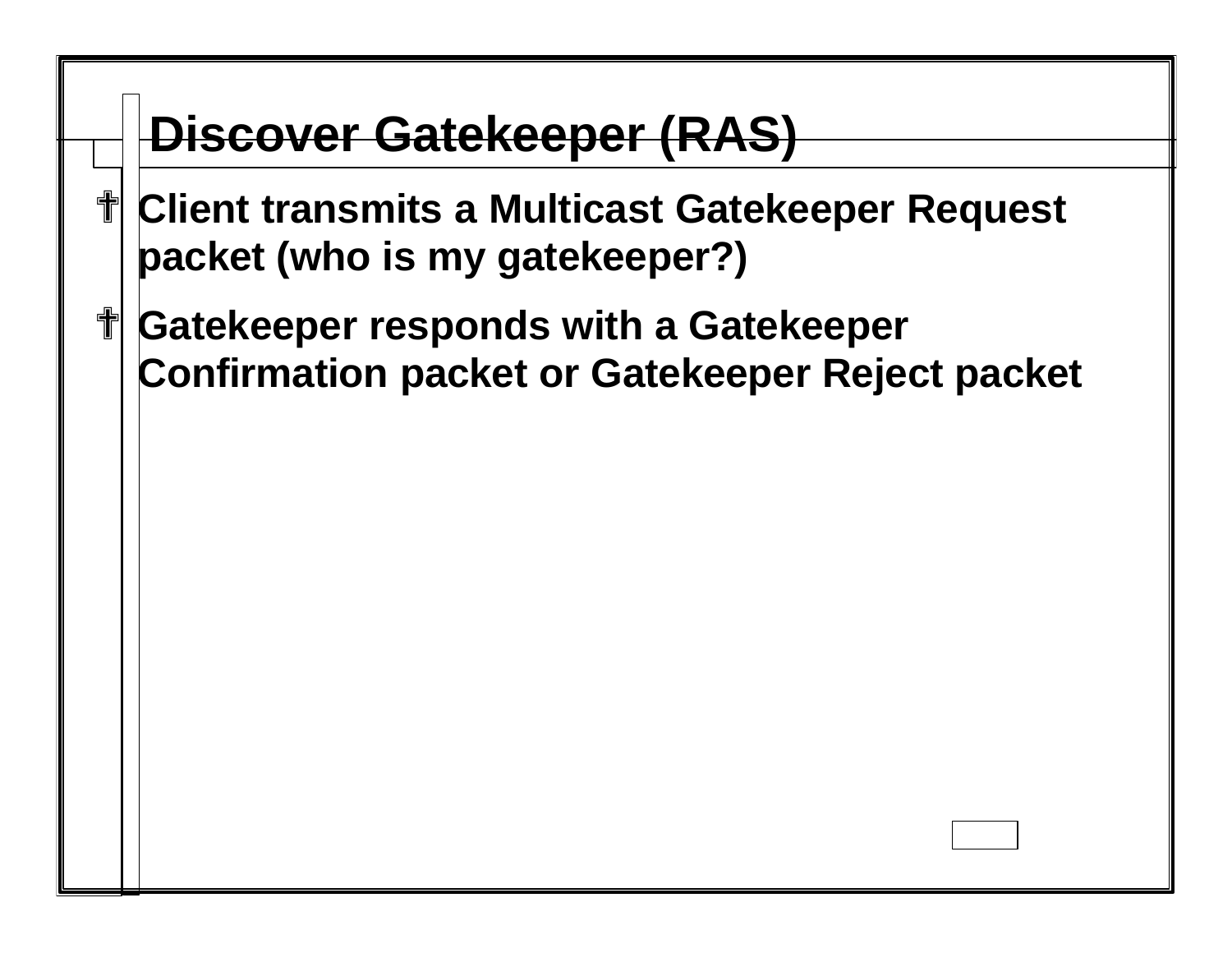# **Register with Gatekeeper (RAS)**

- **T** Client notifies gatekeeper of its address and **aliases**
- ? **Client transmits Gatekeeper Registration Request**
- *T* **Gatekeeper responds with either Registration Confirmation or Registration Rejection**
- **T** In network deployment in diagram, both client A **and client B register with gatekeeper A**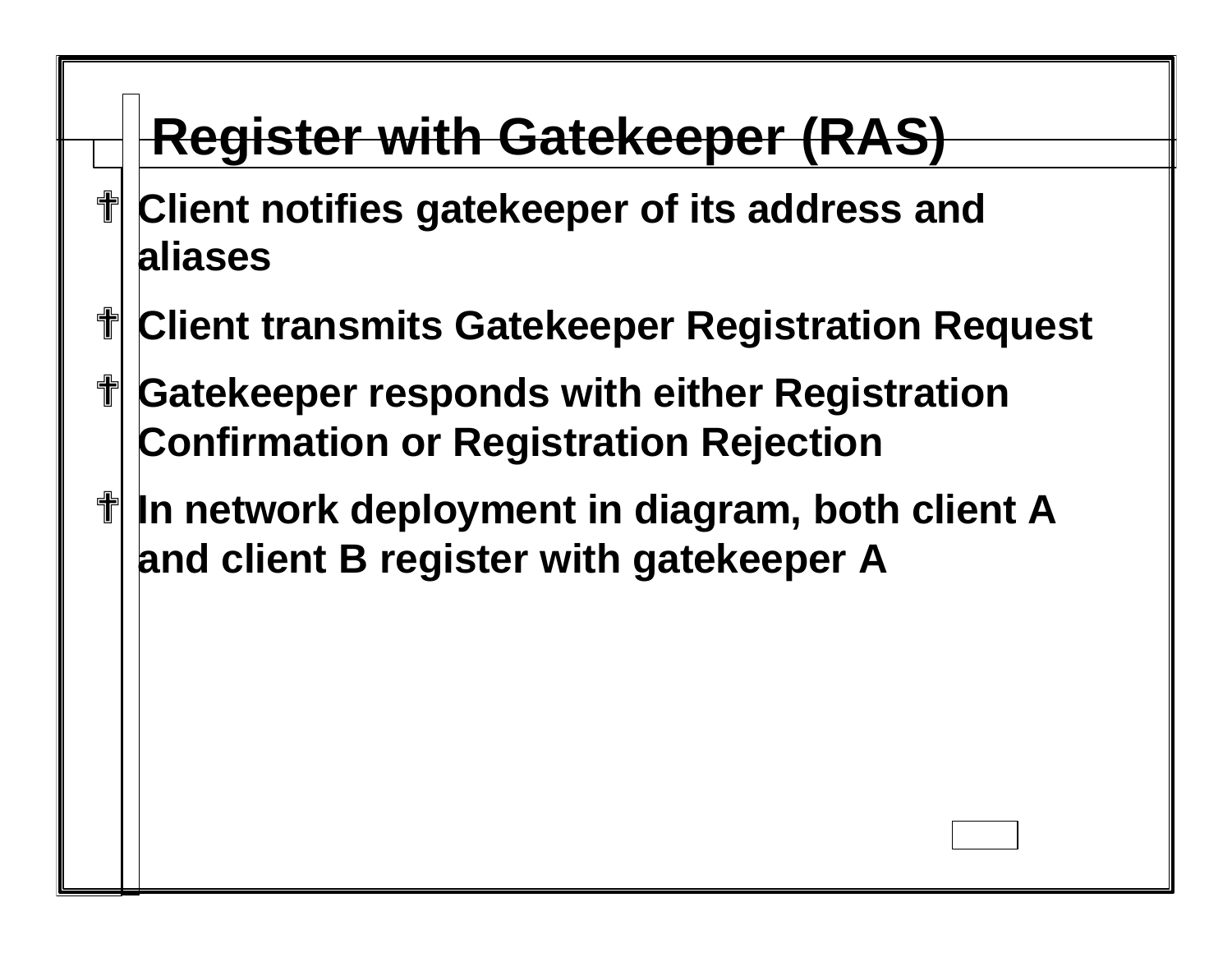# **Call Admission (RAS)**

- ? **Client A initiates Admission Request (can I make this call?); the packet includes a maximum bandwidth requirement for the call**
- ? **Gatekeeper responds with Admission Confirmation**
	- **Bandwidth for call is either confirmed or reduced**
	- **Call signalling channel address of gatekeeper is provided**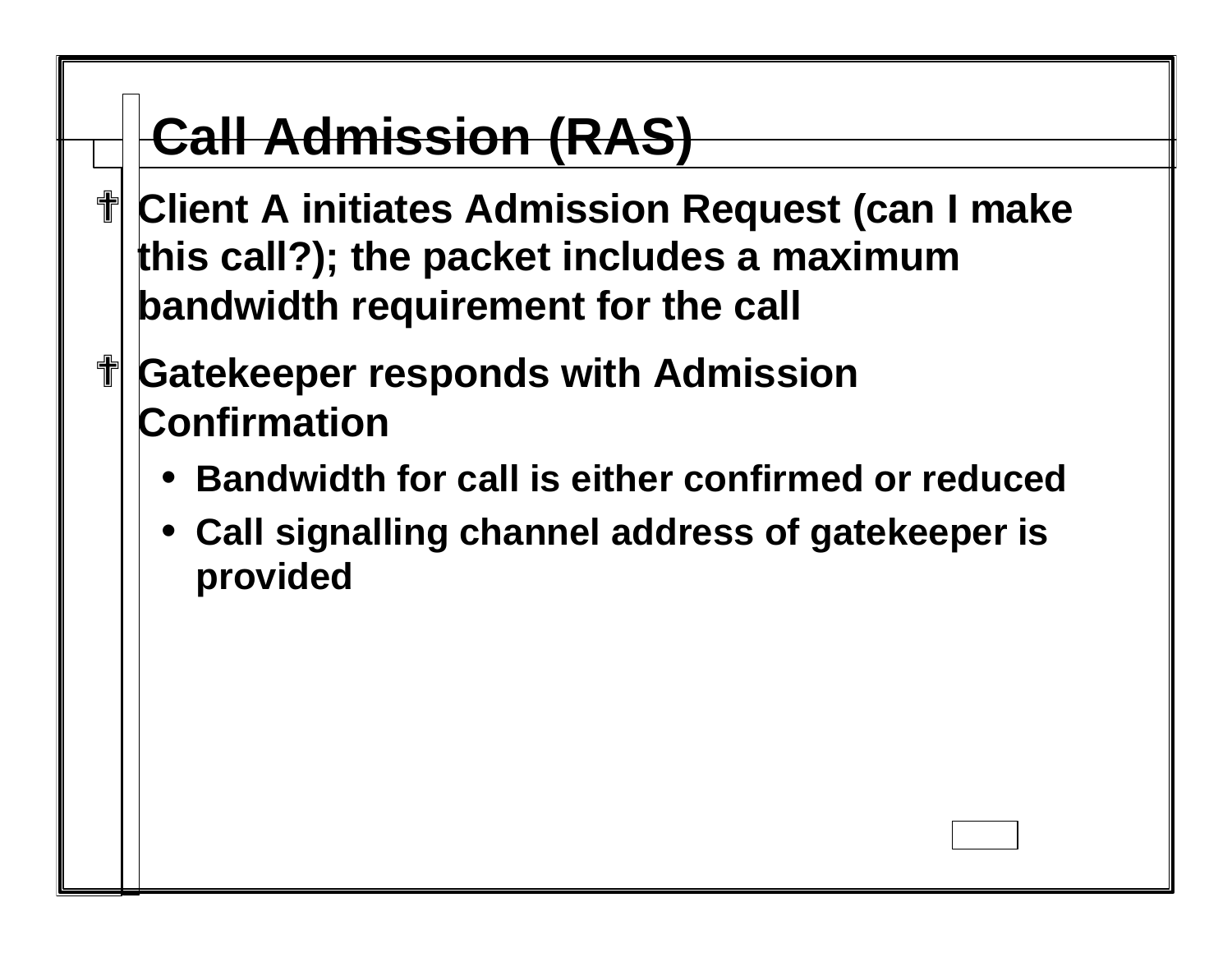# **Call Setup Through Gatekeeper (Q.931)**

- ? **Client A sends call setup message to gatekeeper**
- ? **Gatekeeper routes message to client B**
- *I* **If client B accepts, admission request with gatekeeper is initiated**
- *I* **If call accepted by gatekeeper, client B sends a connect message to client A specifying the H.245 call control channel for capabilities exchange**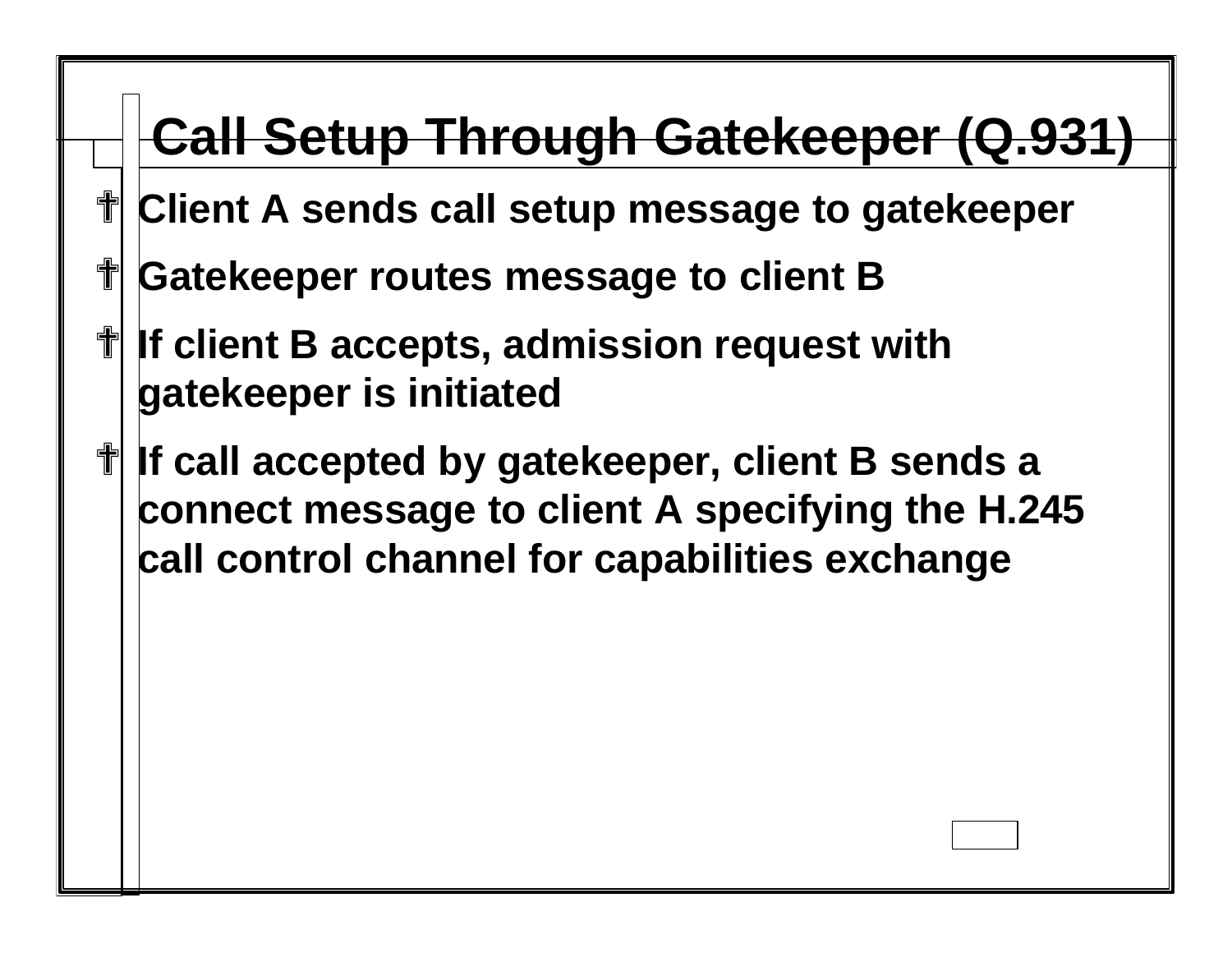## **Capabilities Exchange (H.245)**

- ? **Clients exchange call capabilities with Terminal Capability Set message that describes each client's ability to transmit media streams, i.e. audio/video codec capabilities of each client**
- *I* **If conferencing, determination of MCU is negotiated during this phase**
- ? **After capabilities exchange, clients have a compatible method for transmitting media streams; multimedia communication channels can be opened**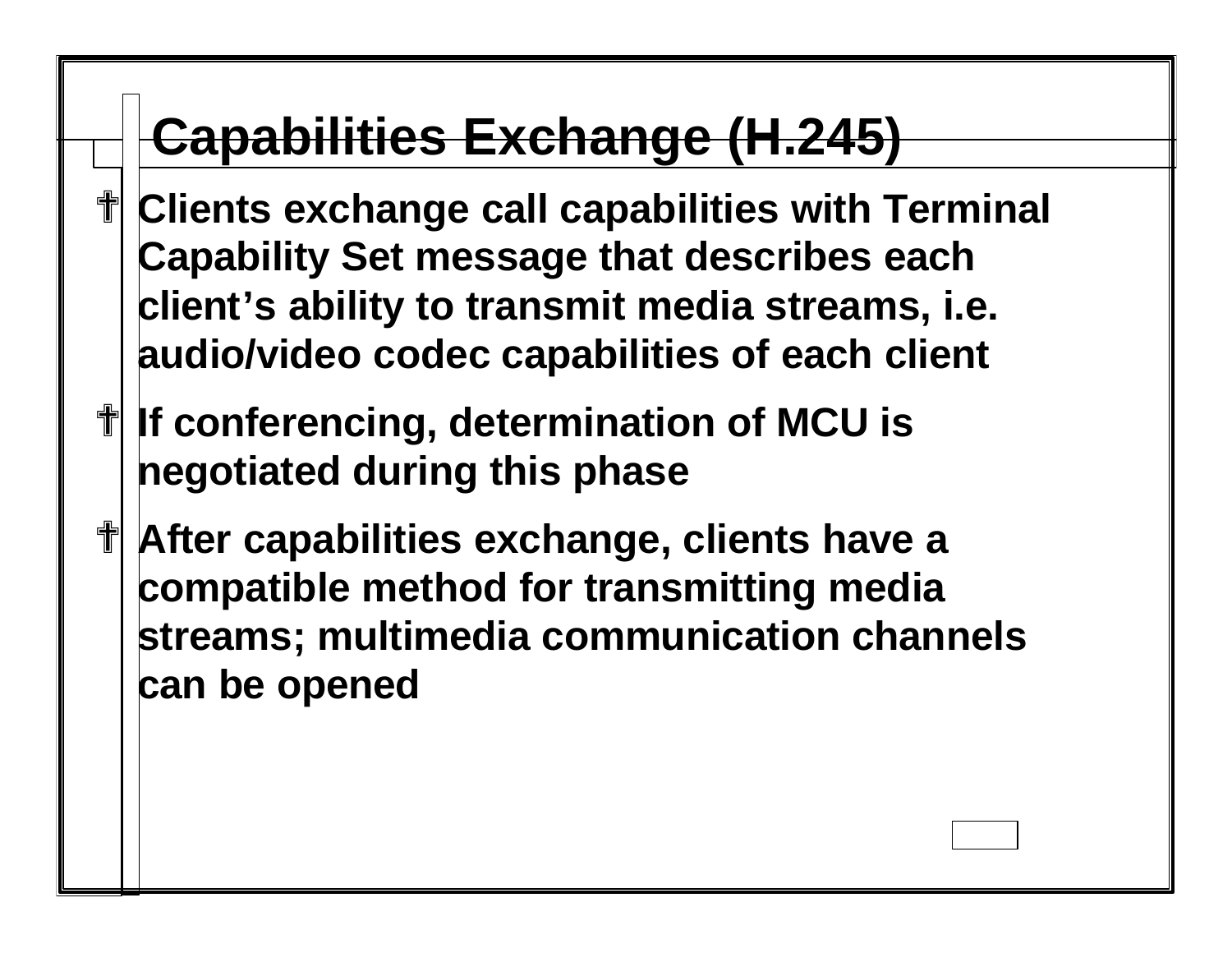### **Establish Multimedia Communication**

- ? **To open a logical channel for transmitting media streams, the calling client transmits an Open Logical Channel message (H.245)**
- *T* **Receiving client responds with Open Logical Channel Acknowledgement message (H.245)**
- ? **Media streams are transmitted over an unreliable channel; control messages are transmitted over a reliable channel**
- ? **Once channels established, either client or gatekeeper can request call services, i.e. client or gatekeeper can initiate increase or decrease of call bandwidth**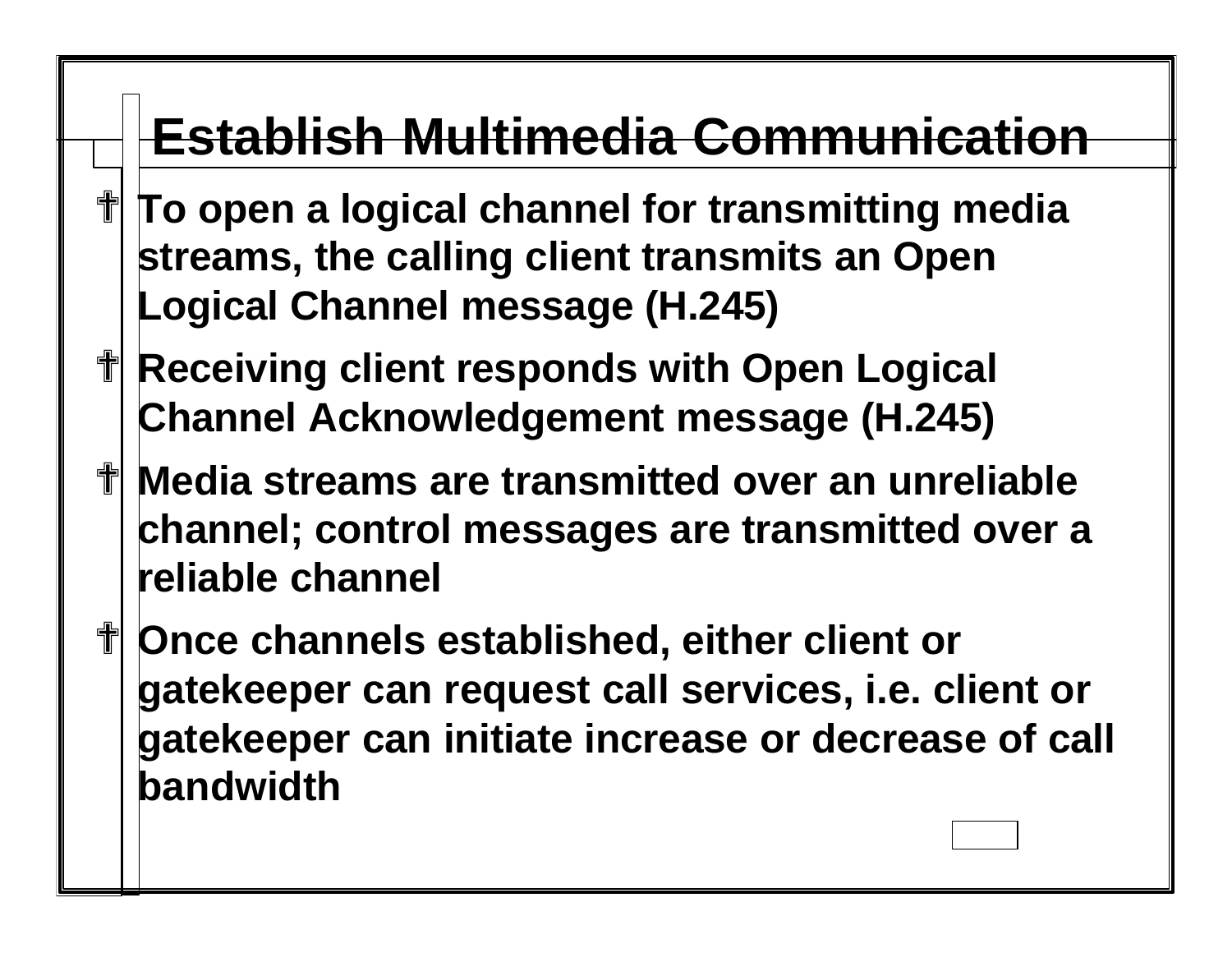# **Call Termination**

- ? **Either party can terminate the call**
- **TH** Assume client A terminates call
- ? **Client A completes transmission of media and closes logical channels used to transmit media**
	- **Client A transmits End Session Command (H.245)**
	- **Client B closes media logical channels and transmits End Session Command**
	- **Client A closes H.245 control channel**
	- **If call signalling channel is still open, a Release Complete message (Q.931) is sent between clients to close this channel**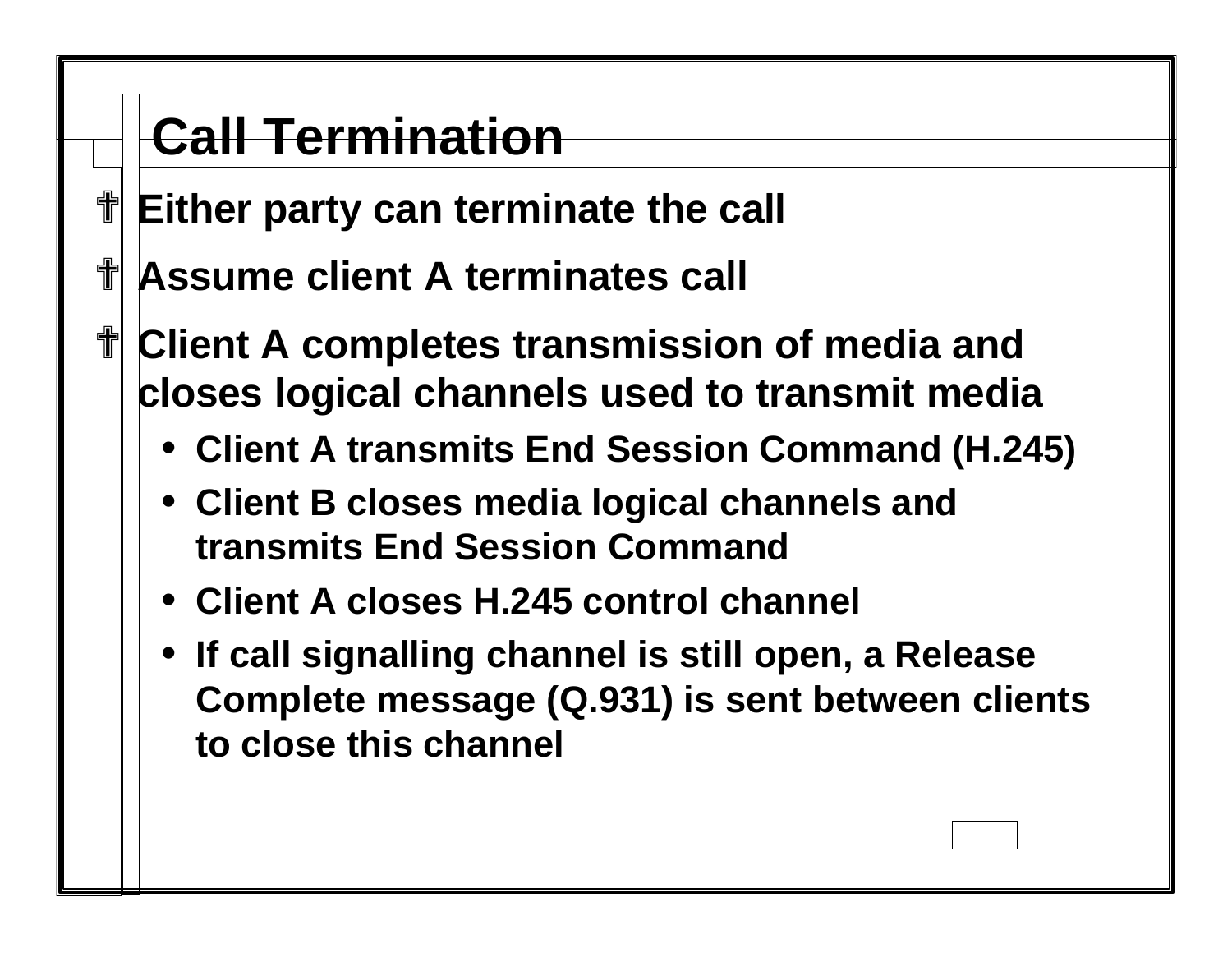### **New Features in H.323 Version 2**

- ? **H.235 - security and authentication, i.e. passwords for registration with gatekeeper**
- ? **H.450.x - supplementary services such as call transfer and forwarding**
- ? **Fast call setup:**
	- **Bypasses some setup messages**
	- **Triggered by Q.931 Fast Start message that contains basic capabilities**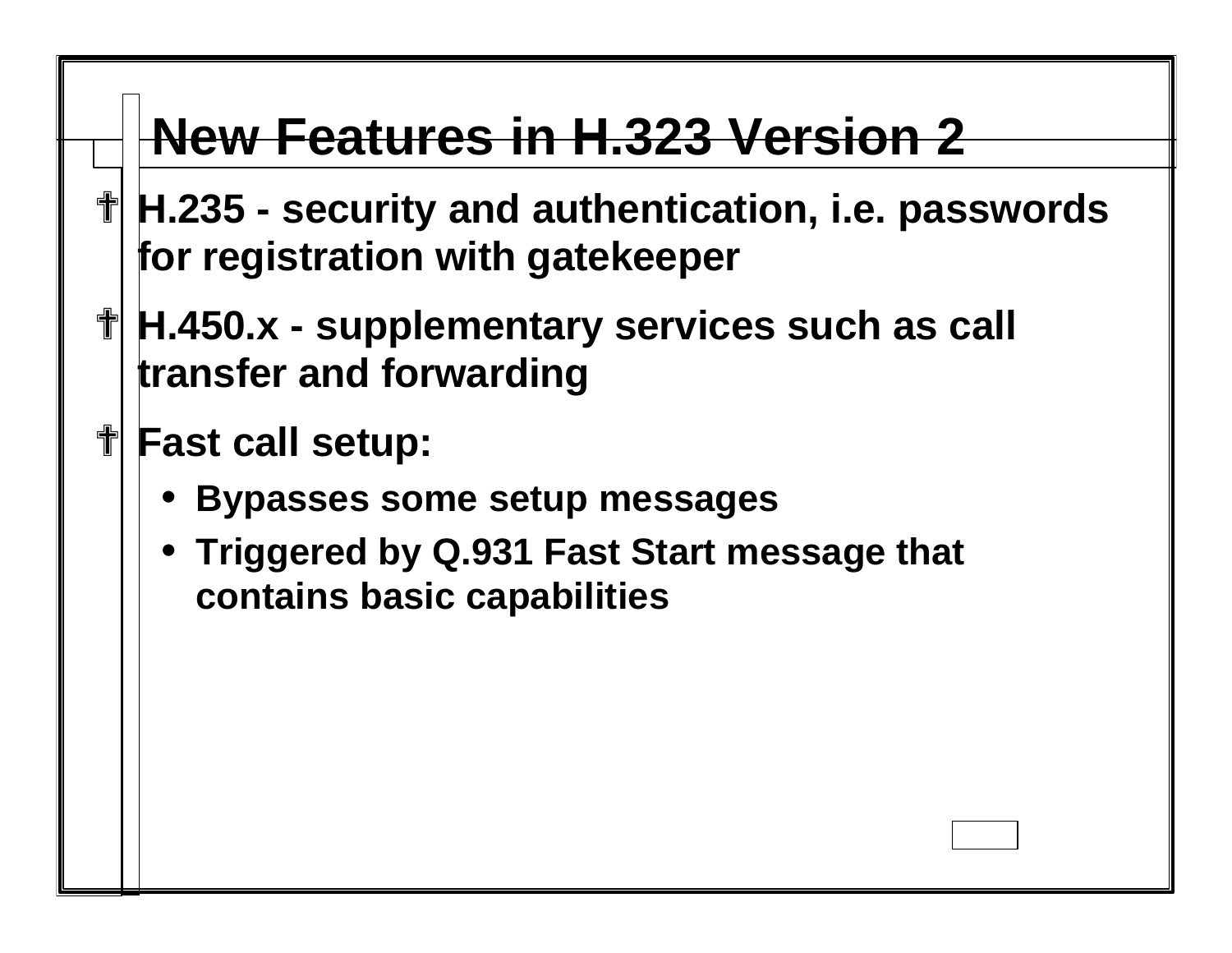## **New Features in H.323 Version 2 (cont.)**

- **T** Mechanism to specify alternative gatekeepers to **endpoints**
- *T* **Gatekeeper can request forwarding of Q.931 information on direct routed calls; only RADCOM can play back H.323 streams off a network: a true differentiation**
- *I* **Smoother integration of T.120 (optional standard \, for data)**
	- **T.120 channel opened like any H.323 channel**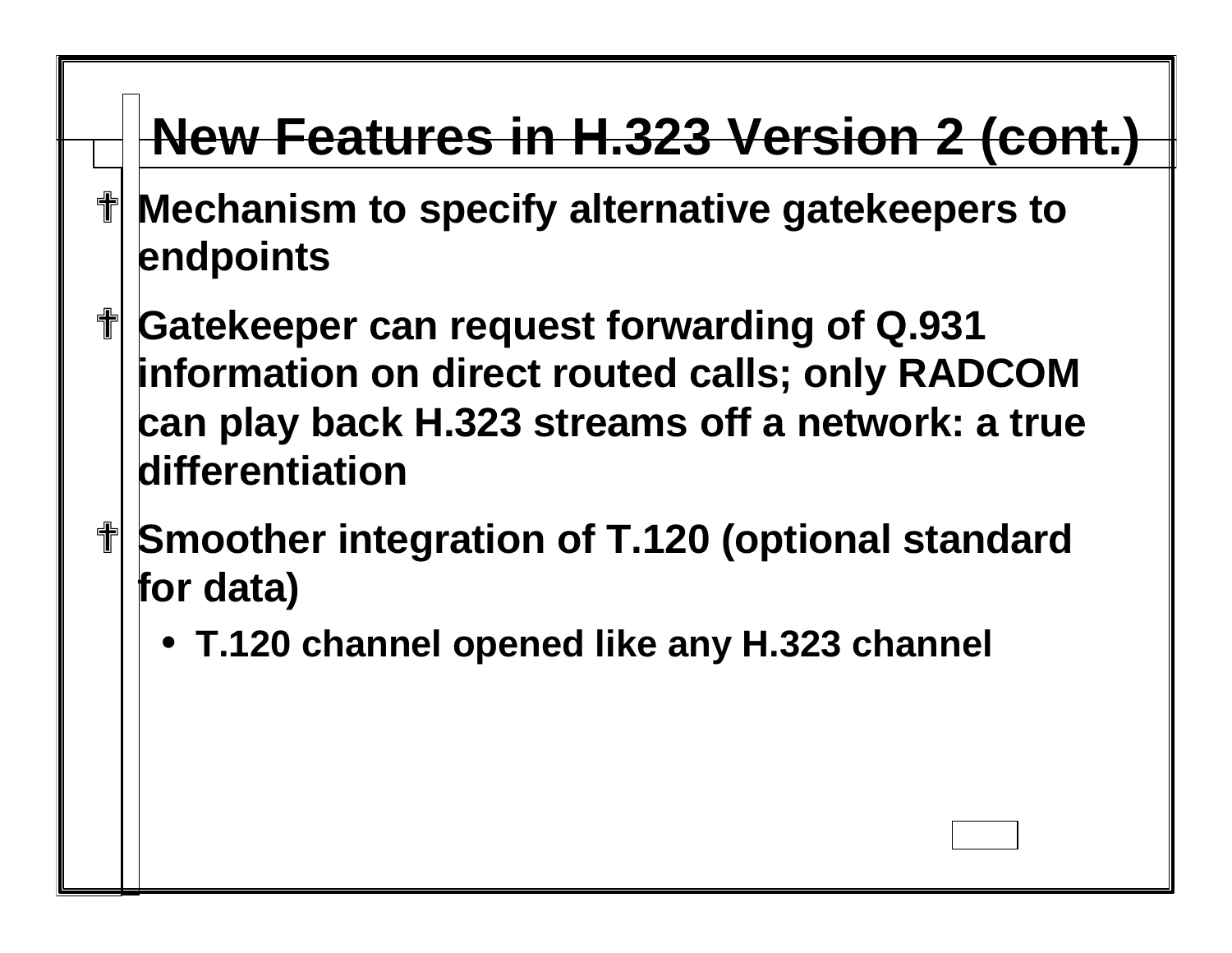### **The Future of H.323**

**Inter-Gatekeeper Communication:**

- ? **Current H.323 standards do not provide an inter-zone model that scales well for large networks**
- ? **Inter-gatekeeper protocols being discussed to enable gatekeepers to efficiently locate one another to route calls to non-local address**
- ? **Hierarchical arrangements with "clearing house" gatekeepers have been proposed**
- **This is critical for widespread interoperability between VoIP service providers**